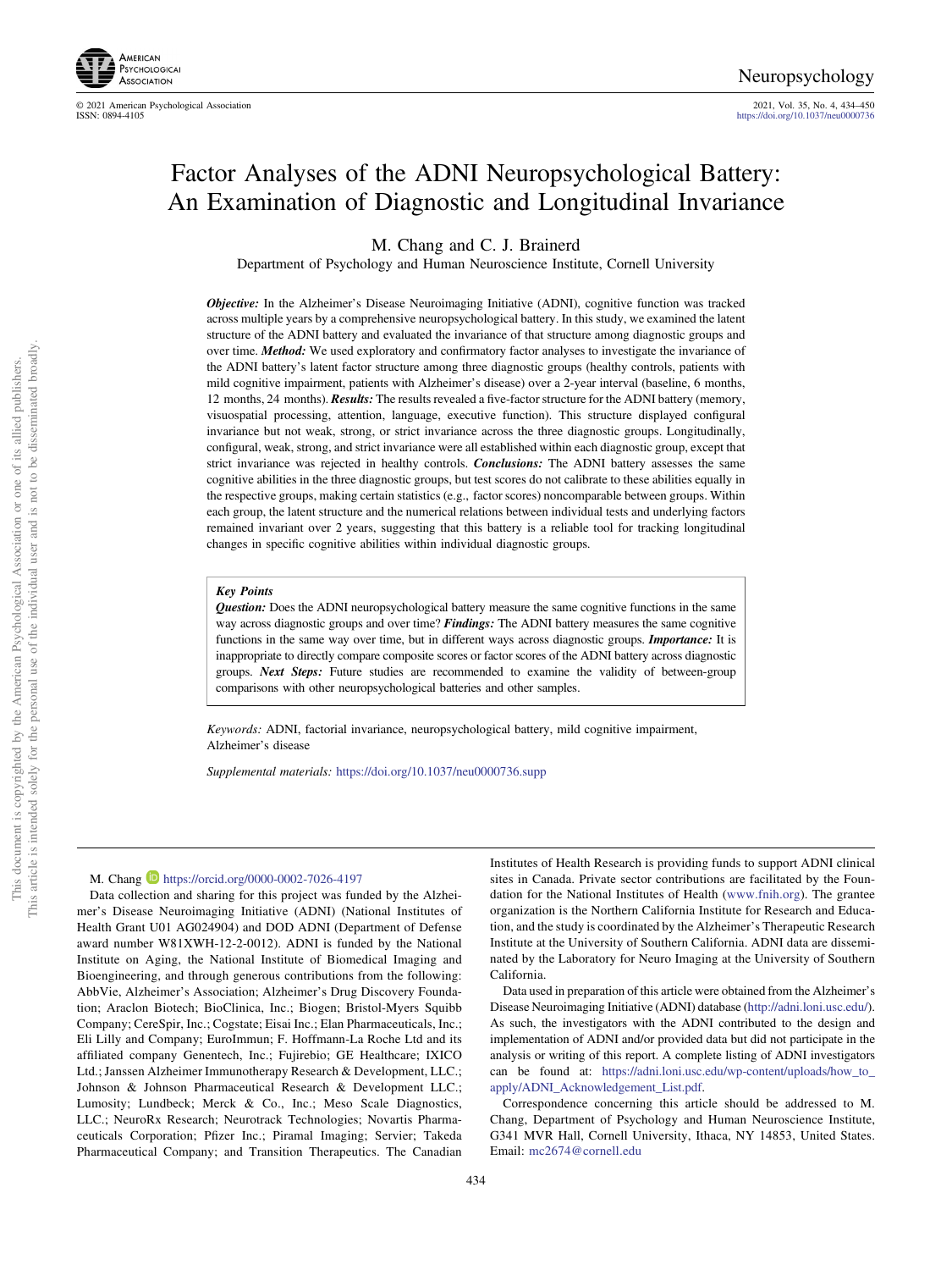Alzheimer's disease (AD) is a neurodegenerative brain condition that causes gradual loss of cognitive functions (especially memory and language), and eventually, death. Mild cognitive impairment (MCI) is AD's prodromal stage, during which individuals have clinically significant impairment in one of the five cognitive domains that figure in dementia diagnoses, usually episodic memory ([Petersen, 2004](#page-15-0), [2011\)](#page-15-0). As life expectancy has increased in the United States, the death rate from AD has increased 146% between 2000 and 2018, making it the fifth leading cause of mortality in adults aged 65 or older (Alzheimer'[s Association, 2020\)](#page-14-0). One of the priorities of AD research is to develop methods of diagnosing it at its earliest stages, when interventions can be most effective ([Mueller](#page-15-0) [et al., 2005b](#page-15-0)). Here, considerable effort has been devoted to identifying cognitive, biological and neuroimaging markers of AD, with the Alzheimer's Disease Neuroimaging Initiative (ADNI) being one of the most extensive projects of this sort ([Mueller et al., 2005a;](#page-15-0) [Weiner & Veitch, 2015\)](#page-16-0).

The ADNI is an ongoing, longitudinal, multicenter study that aims at advancing knowledge about diagnosis and progression of AD. The original 5-year study, ADNI 1, recruited large samples of healthy controls (HC), MCI, and AD subjects and evaluated changes in cognitive, biological, and neuroimaging markers over multiple sessions. Cognitive markers were measured with a comprehensive neuropsychological battery, which incorporated gold-standard assessments for multiple domains, including episodic memory, language, attention, visuospatial processing, and executive function. Since the ADNI's inception, several analyses of data from portions of this neuropsychological battery have been published (e.g., [Brainerd et al., 2014](#page-14-0); [Crane et al., 2012](#page-14-0); [Gibbons](#page-14-0) [et al., 2012;](#page-14-0) [Johnson et al., 2012;](#page-15-0) [Park et al., 2012](#page-15-0); [Petersen](#page-15-0) [et al., 2010\)](#page-15-0).

A common practice in analyzing the ADNI battery data is to compare the instrument scores, composite scores (i.e., the average of multiple instrument scores), or factor scores (i.e., the estimated values of latent factors) between diagnostic groups (e.g., [Crane](#page-14-0) [et al., 2012](#page-14-0); [Giraldo et al., 2017](#page-14-0); [Petersen et al., 2010](#page-15-0)). In such work, researchers implicitly assume that the neuropsychological tests are measuring the same underlying cognitive functions in the same way, across different diagnostic groups. Psychometrically, such assumptions are referred to as measurement invariance. If measurement invariance does not hold, a neuropsychological battery can be biased against particular diagnostic groups, which renders between-group comparisons invalid [\(Wu et al., 2007\)](#page-16-0). However, despite the fundamental importance of measurement invariance, it has received only limited attention to date ([Meredith & Teresi, 2006;](#page-15-0) [Vandenberg & Lance, 2000\)](#page-16-0).

Normally, measurement invariance is evaluated with multigroup confirmatory factor analysis (MG-CFA; [Mungas et al., 2011](#page-15-0); [Wu](#page-16-0) [et al., 2007](#page-16-0)). This approach views measurement invariance as a form of factorial invariance. To test factorial invariance, researchers place equality restrictions on a series of multigroup models and test model fits. Such analyses determine whether a neuropsychological battery is assessing the same latent factors across groups and whether the associations between test items and latent factors remain invariant across groups. The results of these invariance tests, in turn, decide whether valid comparisons can be made between groups. We will discuss some further details of factorial invariance tests in the Method section.

# Factorial Invariance Across Diagnostic Groups in Cognitive Aging

In the cognitive aging literature, considerable research has been devoted to establishing factorial invariance of neuropsychological batteries among groups of different ages or genders ([de Frias &](#page-14-0) [Dixon, 2005](#page-14-0); [Dowling et al., 2010](#page-14-0); [Rawlings et al., 2016\)](#page-16-0) and groups with different natural languages or ethnicities ([Flores](#page-14-0) [et al., 2017;](#page-14-0) [Mungas et al., 2011;](#page-15-0) [Pedraza et al., 2005](#page-15-0); [Siedlecki](#page-16-0) [et al., 2010](#page-16-0); [Tuokko et al., 2009\)](#page-16-0). However, data on factorial invariance among groups of older adults with different degrees of cognitive impairment are quite thin and mixed, considering their clinical importance. As discussed below, some studies suggest that factor structures vary with clinical diagnoses [\(Delis et al., 2003;](#page-14-0) [Jones & Ayers, 2006;](#page-15-0) [Kanne et al., 1998;](#page-15-0) [Siedlecki et al., 2008\)](#page-16-0), whereas others favor factorial invariance [\(Hayden et al., 2011;](#page-15-0) [Johnson et al., 2008;](#page-15-0) [Mitchell et al., 2012](#page-15-0); [Park et al., 2012](#page-15-0)).

## Evidence for Factorial Instability

[Kanne et al. \(1998\)](#page-15-0) applied principal components analyses (PCA) to data generated by the neuropsychological battery of the Alzheimer's Disease Research Center (ADRC). They found that although a one-factor model accounted for the data of an HC group, the data of a very mild AD group and a mild AD group required a three-factor model (verbal memory, visuospatial processing, executive control). Similarly, [Jones and Ayers \(2006\)](#page-15-0) conducted exploratory factor analyses (EFA) of data from the expanded Consortium to Establish a Registry for Alzheimer's Disease (CERAD) battery. Their results yielded a one-factor solution for a demented group but a two-factor solution (dementia severity, memory) for a mixed group of demented and nondemented subjects. Moreover, [Delis et al. \(2003\)](#page-14-0) found that the California Verbal Learning Test (CVLT), an episodic memory battery, yielded a one-factor solution for an HC group, but a twofactor solution for an AD group. The difference lay in whether immediate and delayed memory tests loaded on the same or separate factors. Thus, these three investigations showed that the neuropsychological performance of demented and nondemented groups did not share a common factor structure, indicating that some instruments may tap different cognitive functions in different groups.

Although these studies all argue against factorial invariance, none of them formally evaluated factorial invariance with MG-CFA. Consequently, although the studies revealed different factor structures for different groups, they did not establish that between-group factor differences were statistically reliable. [Siedlecki et al. \(2008\)](#page-16-0) filled this gap by conducting MG-CFA for the ADRC battery, comparing HC, questionable dementia (QD), and probable AD groups. In addition, they also conducted EFA for each diagnostic group. The MG-CFA results revealed that the factor structures were significantly different across the three diagnostic groups. The EFA results showed that the key difference was that the probable AD group exhibited two episodic memory factors (immediate and delayed memory), whereas the other two groups exhibited only one.

## Evidence for Factorial Invariance

In contrast to the above studies, [Johnson et al. \(2008\)](#page-15-0) reported that a model with a general cognitive factor and three specific factors (verbal memory, working memory, visuospatial processing)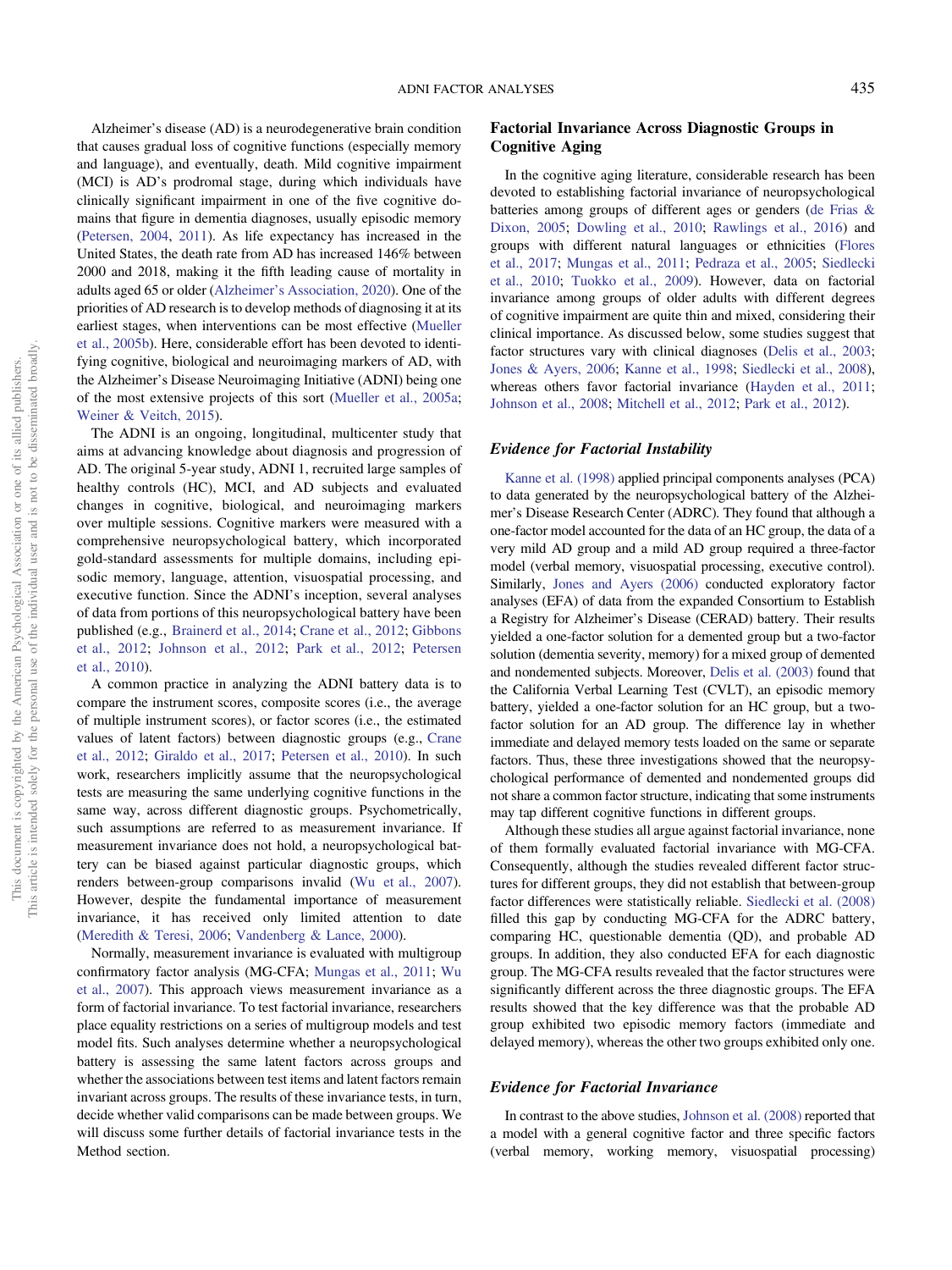accounted for the data of a 12-item neuropsychological battery in both HC and demented groups. However, this battery did not contain tests for other cognitive domains that are routinely included in neuropsychological batteries, such as executive function and attention.

Using a more comprehensive battery (from the National Alzheimer's Disease Coordinating Center [NACC]), [Hayden et al. \(2011\)](#page-15-0) identified a four-factor model (memory, attention, executive function, language) that was invariant across HC, MCI, and demented groups. In addition, that structure remained stable over a 1-year interval. Soon thereafter, [Mitchell et al. \(2012\)](#page-15-0) reported a similar pattern with the same battery. They identified a four-factor model (memory/language, processing speed/executive function, attention, cognitive reserve), and it proved to be invariant across two groups (HC and mixed amnestic-MCI/AD).

In addition, [Park et al. \(2012\)](#page-15-0) reported an MG-CFA of the baseline data for the ADNI neuropsychological battery, the battery that figures in the current article. Their analysis was focused on an a priori model in which five distinct factors reflect the specific cognitive functions that the battery is assumed to tap (memory, language, visuospatial processing, attention, executive function). Their MG-CFA results supported this five-factor model and showed that it was invariant between the less and more functionally impaired groups.

# The Present Study

As we have just seen, available findings on whether the factor structure of neuropsychological batteries is invariant across diagnostic groups in older adults are neither extensive nor consistent. Moreover, as far as we are aware, there is only one study examining

# Table 1

Demographic Characteristics for ADNI Subjects

factorial invariance for the ADNI battery [\(Park et al., 2012\)](#page-15-0), which is obviously insufficient considering the ADNI's substantial impact on cognitive aging research [\(Weiner et al., 2015,](#page-16-0) [2017\)](#page-16-0).

In the current article, we report an expansion of work on factorial invariance for the ADNI battery. The ADNI subject pool consists of three diagnostic groups (HC, MCI, and AD), each of which contains a large number of subjects. After baseline testing in the ADNI 1, follow-up testing occurred at 6-month intervals for 5 years, with the full neuropsychological battery being readministered on each occasion. We analyzed data from the first 2 years of testing, during which subject samples remained large, in order to determine whether the underlying factor structure of the battery remained stable across diagnostic groups and over time. We first conducted EFAs for each diagnostic group in each testing session, which allowed us to formalize the core cognitive abilities that the battery taps. Then, we evaluated the results of the EFAs with CFAs by fitting models to each group within each session, which is a prerequisite for evaluating multigroup invariance ([Brown, 2015](#page-14-0)). Finally, we tested factorial invariance with a series of MG-CFAs, both between the three diagnostic groups and across the 2 years of testing.

#### Method

# Subjects

Data analyzed in this article were obtained from the ADNI database [\(http://adni.loni.usc.edu/\)](http://adni.loni.usc.edu/). Because full details of the ADNI 1 subject sample have been provided in several prior publications (e.g., [Weiner & Veitch, 2015\)](#page-16-0), we only report key demographic characteristics in Table 1, without elaboration. We originally planned to include five distinct testing sessions (baseline,

Session Characteristics **Group** HC MCI AD Baseline Sample size 206 206 364 178 Age 75.89 (4.96) 75.89 (4.96) 74.84 (7.25) 75.6 (7.45) Education 16.1 (2.92) 15.7 (2.96) 14.85 (3.09) Gender, female  $\binom{6}{6}$  49.03% 34.89% 34.89% 48.88% APOE ε4 carriers (%) 23.79% 55.49% 65.17% 65.17% 6 months Sample size 204 204 325 325 388 Age 76.39 (5.23) 75.46 (7.16) 75.71 (7.45) Education 16.08 (2.91) 15.69 (2.95) 14.94 (3.08) Gender, female (%)  $47.55\%$   $35.08\%$   $47.34\%$ <br>APOE  $\epsilon$ 4 carriers (%)  $24.02\%$   $56.62\%$   $56.62\%$   $65.96\%$ APOE ε4 carriers  $(%$ 12 months Sample size 197 269 213 Age 76.14 (7.29) 76.75 (5.34) 76.3 (7.14) 76.3 (7.14) Education 15.02 (3.04) 16.15 (2.81) 15.88 (2.94) 15.02 (3.04) Gender, female (%) 48.73% 34.57% 34.57% 45.07% APOE ε4 carriers (%) 23.35% 55.39% 65.26% 65.26% 24 months Sample size 191 169 234 Age 2001 2012 2013 2014 2015 2016 2017 2018 2019 2014 2016 2017 2018 2019 2014 2016 2017 2018 2019 2017 2018 20 Education 15.03 (3.11) 16.18 (2.81) 15.89 (2.87) 15.03 (3.11) Gender, female (%)  $46.60\%$   $34.91\%$   $44.44\%$ <br>APOE  $\epsilon$ 4 carriers (%)  $25.65\%$   $48.52\%$   $59.23\%$ APOE ε4 carriers  $(%$ 

Note. ADNI = Alzheimer's Disease Neuroimaging Initiative; HC = healthy control; MCI = mild cognitive impairment; AD = Alzheimer's disease. Standard deviations are shown in parentheses.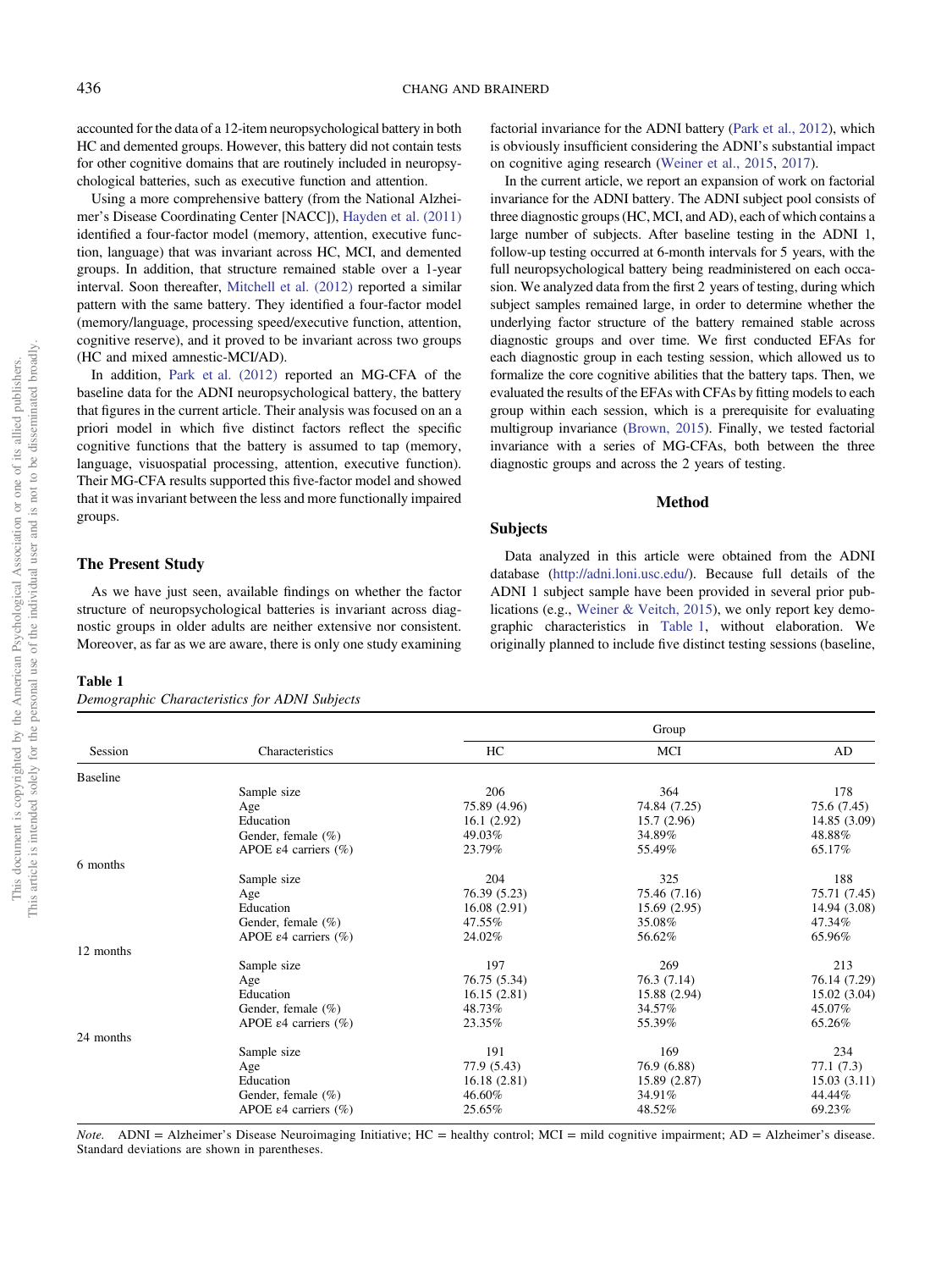6 months, 12 months, 18 months, 24 months) in our analyses. The neuropsychological battery was administered in full during each session. However, a preliminary review of the data revealed that substantially fewer subjects were tested during the 18-month session than during the other four sessions. Consequently, the analyses were confined to data from the baseline, 6-, 12-, and 24-month sessions.

Clinical diagnoses of individual subjects were established at baseline and were also reestablished during each subsequent session ([Mueller et al., 2005b\)](#page-15-0). Subjects in the HC, MCI, and AD groups were carefully screened and classified, according to five criteria: (a) memory impairment: MCI and AD subjects must have memory complaints whereas HC subjects must not; (b) education-adjusted scores for the Logical Memory II subscale of the Wechsler Memory Scale-Revised [\(Wechsler, 1987](#page-16-0)): for  $\geq 16$  years of education, HC subjects must have scores  $\geq$ 9, MCI subjects 9–11, AD subjects  $\leq$ 8; for 8–15 years of education, HC subjects must have scores  $\geq$ 5, MCI subjects 5–9, AD subjects  $\leq 4$ ; for 0–7 years of education, HC subjects must have scores  $\geq$ 3, MCI subjects 3–6, AD subjects  $\leq$ 2; (c) Mini Mental State Exam scores: HC and MCI subjects must have scores between 24 and 30, and AD subjects must have scores between 20 and 26; (d) Clinical Dementia Rating (CDR; [Morris,](#page-15-0) [1993\)](#page-15-0) scores: HC subjects must have both total score and memory box score  $= 0$ ; MCI subjects must have both total score and memory box score  $= 0.5$  (This means that the MCI sample is overwhelmingly amnestic-MCI, which is the most common subtype); AD subjects must have total score  $= 0.5$  or 1; (e) general cognition and functioning: HC subjects must have no significant impairment in normal cognitive functions or daily living; MCI subjects must have relatively preserved general cognitive and functional performance that the site physicians cannot make an AD diagnosis; and AD subjects must have met the National Institute of Neurological and Communicative Disorders and Stroke–Alzheimer's Disease and Related Disorders Association (NINCDS/ ADRDA) criteria for probable AD. Full details of the screening criteria can be found in the ADNI 1 Procedures Manual [\(http://adni](http://adni.loni.usc.edu/methods/documents/) [.loni.usc.edu/methods/documents/\)](http://adni.loni.usc.edu/methods/documents/).

## **Measures**

Complete details of the neuropsychological battery and assessment methods can be found in the ADNI 1 Procedures Manual. Sixteen variables of interest (from seven neuropsychological tests) were selected for the factor analyses, as described below. The descriptive statistics for the 16 variables across the three diagnostic groups (HC, MCI, AD) over the four sessions (baseline, 6 months, 12 months, 24 months) are summarized in [Table 2.](#page-4-0)

#### Episodic Memory Tests

Alzheimer's Disease Assessment Scale—Cognitive (ADAS-Cog), Delayed Recall and Recognition. ADAS-Cog ([Rosen](#page-16-0) [et al., 1984](#page-16-0)) has been widely used in clinical trials for AD. In the word recall task, subjects are presented with 10 high-frequency high-imagery nouns and are asked to recall as many as they can. This is followed by two additional trials of study and recall for the same word list. After the three study-recall trials, subjects complete two other subtests of the ADAS-Cog, followed by a delayed recall test for the 10 words. Subsequently, subjects complete three other subtests of ADAS-Cog and are then administered a recognition test. In this task, subjects first study 12 words, followed by an old– new recognition test composed of 24 words (the 12 old ones + 12 new ones). We included the percentage of correct delayed recall and the percentage of correct recognition in our factor analyses. We did not include immediate recall, because it was too strongly correlated with delayed recall for the two measures to pass discriminant validity tests, which can cause incorrect factor analyses. We originally considered using the recall decline between the third immediate test and the delayed test as an indicator of forgetting, but that measure produced too many negative values to be practicable.

Rey Auditory Verbal Learning Test, Recall and Forgetting. The Rey Auditory Verbal Learning Test (RAVLT; [Rey, 1964](#page-16-0)) is the classic clinical episodic memory test. Subjects first complete five study-recall trials for a single 15-word list (List A). Next, they study a new 15-word list (List B) and complete an immediate free recall for List B. After that, the subjects are asked to again recall List A. Finally, after a 30 min delay, subjects are asked to recall List A again. For the current study, we used the average percentage of correct recall on the first five trials as an indicator of recall accuracy, and the percentage of recall decline between the fifth recall test and the delayed test after 30 min as an indicator of forgetting.

#### Visuospatial Processing Tests

Clock Drawing Test, Command and Copy. Clock Drawing Test (CDT) is designed to measure construction abilities, and it consists of two parts: command and copy. In the command part, subjects follow the test administrator's instruction to draw a clock, such as "draw the face of a clock showing the numbers and two hands set to ten after eleven." In the copy part, subjects are presented with a clock printed on a response sheet and are instructed to copy it. CDT scores take into account approximate circular shape, symmetry of number placement, presence of hands, and accuracy of number and hand placement. We included both the CDT command and copy scores in our analysis.

ADAS-Cog, Construction Praxis Test. This test measures subjects' ability to copy four geometric figures: a circle, a pair of overlapping rectangles, a diamond (rhombus), and a cube. The figures are presented individually, in the order just described. A subject's score is simply the total number of figures correctly copied, and we used that score in our analyses.

# Executive Function Tests

Trail Making Test, Parts A and B. The Trail Making Test (TMT; [Reitan & Wolfson, 1985\)](#page-16-0) is a test of processing speed and executive function. It consists of two parts. In Part A, subjects are required to draw a line to connect a series of numbers in ascending numerical order. In Part B, they are asked to draw a line to connect a series of numbers and letters alternately in ascending numerical and alphabetical order. Part A is meant to test visuomotor and visual scanning abilities, and Part B is meant to test these two abilities plus cognitive shifting. TMT scores are the total time used to complete each part, with a maximum of 150 s allowed for Part A and a maximum of 300 s allowed for Part B. We included both the Part A and the Part B scores in our analyses.

ADAS-Cog, Number Cancellation Test. This is a test for visual attention and processing speed, in which subjects are instructed to cross out two designated letters within several lines of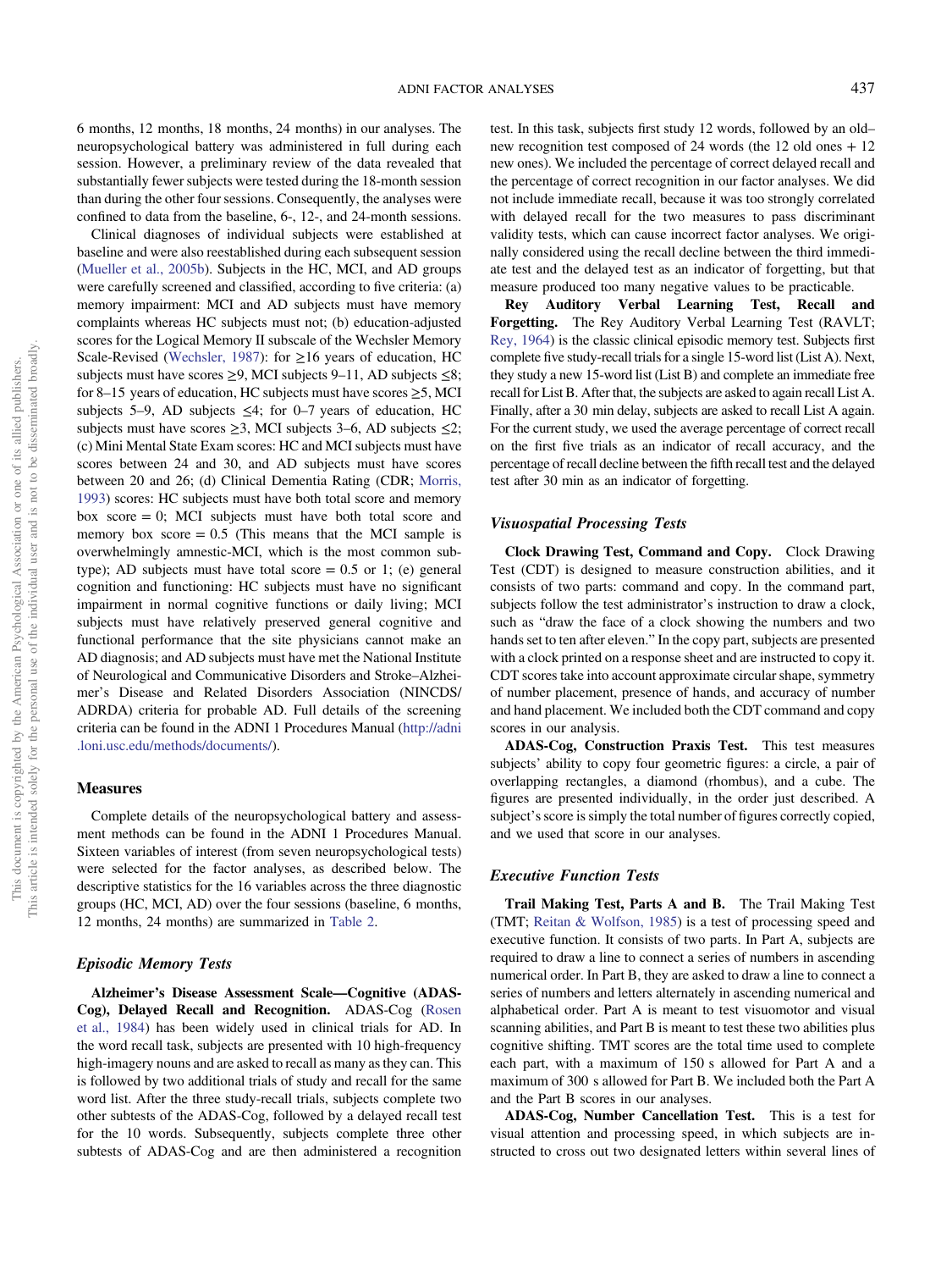<span id="page-4-0"></span>

| Table 2                                                       |  |  |  |  |
|---------------------------------------------------------------|--|--|--|--|
| Descriptive Statistics of the ADNI Neuropsychological Battery |  |  |  |  |

| Sessions        | Assessments             | HC            | MCI            | AD             | $p$ value | $p < .05*$ |
|-----------------|-------------------------|---------------|----------------|----------------|-----------|------------|
| <b>Baseline</b> |                         |               |                |                |           |            |
|                 | ADAS delayed recall     | .72(.17)      | .38(.23)       | .13(.15)       | < .001    | a, b, c    |
|                 | ADAS recognition        | .79 (.19)     | .62(.22)       | .45(.23)       | < .001    | a, b, c    |
|                 | RAVLT recall            | .58(.12)      | .41(.12)       | .31(.10)       | < .001    | a, b, c    |
|                 | RAVLT forgetting        | .35(.26)      | .67(.31)       | .88(.23)       | < .001    | a, b, c    |
|                 | CDT command             | 4.68(0.66)    | 4.18 (.99)     | 3.35(1.32)     | < .001    | a, b, c    |
|                 | CDT copy                | 4.88 (.39)    | 4.63(0.70)     | 4.34 (.99)     | < .001    | a, b, c    |
|                 | ADAS construction       | 4.63(0.49)    | 4.45(.57)      | 4.13 (.68)     | < .001    | a, b, c    |
|                 | Digit span forward      | 8.75(1.97)    | 8.21 (1.96)    | 7.55(1.88)     | < .001    | a, b, c    |
|                 | Digit span backward     | 7.18 (2.16)   | 6.14(2.03)     | 5.03(1.83)     | < .001    | a, b, c    |
|                 | CFT animal              | 20.00 (5.57)  | 16.00(4.86)    | 12.39 (5.00)   | < .001    | a, b, c    |
|                 | CFT vegetable           | 14.89 (3.88)  | 10.76 (3.39)   | 7.81 (3.36)    | < .001    | a, b, c    |
|                 | Boston naming test      | 27.83 (2.34)  | 25.56 (4.04)   | 22.13 (6.30)   | < .001    | a, b, c    |
|                 | ADAS naming             | 4.93(0.26)    | 4.74(.50)      | 4.46(.80)      | < .001    | a, b, c    |
|                 | TMT Part A              | 36.88 (13.11) | 44.01 (21.26)  | 67.19 (34.87)  | < .001    | a, b, c    |
|                 | TMT Part B              | 89.37 (42.40) | 128.04 (68.39) | 193.52 (81.07) | < .001    | a, b, c    |
|                 | ADAS cancellation       | 4.57(.62)     | 4.04(0.98)     | 3.15 (1.33)    | < .001    | a, b, c    |
| 6 months        |                         |               |                |                |           |            |
|                 | ADAS delayed recall     | .73(.17)      | .37(.24)       | .13(.17)       | < .001    | a, b, c    |
|                 | ADAS recognition        | .81(.17)      | .61(.25)       | .38(.24)       | < .001    | a, b, c    |
|                 | RAVLT recall            | .56(.13)      | .38(.12)       | .27(.10)       | < .001    | a, b, c    |
|                 | RAVLT forgetting        | .36(.25)      | .73(.29)       | .93(0.18)      | < .001    | a, b, c    |
|                 | CDT command             | 4.64(0.62)    | 4.14(1.05)     | 3.28 (1.39)    | < .001    | a, b, c    |
|                 | CDT copy                | 4.85(0.36)    | 4.64(0.66)     | 4.18 (1.16)    | < .001    | a, b, c    |
|                 | ADAS construction       | 4.61(.53)     | 4.45(.59)      | 4.10 (.78)     | < .001    | a, b, c    |
|                 | Digit span forward      | 8.80 (1.91)   | 8.06(2.04)     | 7.36(2.02)     | < .001    | a, b, c    |
|                 | Digit span backward     | 7.18 (2.24)   | 6.00(1.93)     | 5.08 (1.98)    | < .001    | a, b, c    |
|                 | CFT animal              | 20.35(5.61)   | 15.66 (4.85)   | 11.72 (4.60)   | < .001    | a, b, c    |
|                 | CFT vegetable           | 14.32 (4.21)  | 10.44 (3.74)   | 7.55(3.56)     | < .001    | a, b, c    |
|                 | Boston naming test      | 28.22 (2.08)  | 25.55 (4.60)   | 22.11 (6.26)   | < .001    | a, b, c    |
|                 | ADAS naming             | 4.95(.25)     | 4.73(.51)      | 4.43 (.81)     | < .001    | a, b, c    |
|                 | TMT Part A              | 33.86 (12.04) | 44.45 (19.93)  | 67.59 (37.51)  | < .001    | a, b, c    |
|                 | TMT Part B              | 84.26 (38.77) | 129.28 (70.07) | 202.47 (80.81) | < .001    | a, b, c    |
|                 | ADAS cancellation       | 4.38 (.72)    | 3.94 (.98)     | 3.02 (1.34)    | < .001    | a, b, c    |
| 12 months       |                         |               |                |                |           |            |
|                 | ADAS delayed recall     | .72 (.19)     | .37(.24)       | .12(.15)       | < .001    | a, b, c    |
|                 | ADAS recognition        | .84(.15)      | .64(.26)       | .39(.25)       | < .001    | a, b, c    |
|                 | RAVLT recall            | .59(.14)      | .41 (.13)      | .28(.11)       | < .001    | a, b, c    |
|                 | RAVLT forgetting        | .33(.26)      | .63(.33)       | .86(.24)       | < .001    | a, b, c    |
|                 | CDT command             | 4.69(0.61)    | 4.17 (1.03)    | 3.25(1.39)     | < .001    | a, b, c    |
|                 | CDT copy                | 4.85(0.41)    | 4.65(0.66)     | 4.12(1.21)     | < .001    | a, b, c    |
|                 | ADAS construction       | 4.6 (.57)     | 4.46(.62)      | 4.13(0.81)     | < .001    | a, b, c    |
|                 | Digit span forward      | 8.84 (1.93)   | 8.09(2.10)     | 7.25(2.07)     | < .001    | a, b, c    |
|                 | Digit span backward     | 7.31 (2.32)   | 6.05(2.07)     | 4.94 (1.92)    | < .001    | a, b, c    |
|                 | CFT animal              | 20.69 (5.35)  | 15.88 (5.73)   | 11.55 (4.85)   | < .001    | a, b, c    |
|                 | CFT vegetable           | 14.76 (4.26)  | 10.73(3.85)    | 7.17(3.53)     | < .001    | a, b, c    |
|                 | Boston naming test      | 28.43 (1.92)  | 25.82 (4.92)   | 21.57 (6.48)   | < .001    | a, b, c    |
|                 | ADAS naming             | 4.96 (.32)    | 4.72 (.59)     | 4.41 (.81)     | < 0.001   | a, b, c    |
|                 | TMT Part A              | 34.23 (10.11) | 43.64 (21.03)  | 64.39 (35.08)  | < 0.001   | a, b, c    |
|                 | TMT Part B              | 80.4 (36.6)   | 127.8 (71.51)  | 197.84 (86.17) | < .001    | a, b, c    |
|                 | ADAS cancellation       | 4.59(.83)     | 4.18(1.03)     | 3.08(1.54)     | < .001    | a, b, c    |
| 24 months       |                         |               |                |                |           |            |
|                 | ADAS delayed recall     | .73(.18)      | .38(.24)       | .12(.17)       | < .001    | a, b, c    |
|                 | ADAS recognition        | .81( .18)     | .61(0.23)      | .36(.25)       | < .001    | a, b, c    |
|                 | RAVLT recall            | .60(.14)      | .42(.13)       | .26(.12)       | < .001    | a, b, c    |
|                 | <b>RAVLT</b> forgetting | .31(.28)      | .62(.31)       | .82(.25)       | < .001    | a, b, c    |
|                 | CDT command             | 4.71(0.62)    | 4.36(.80)      | 3.02(1.42)     | < .001    | a, b, c    |
|                 | CDT copy                | 4.85(.38)     | 4.65(0.68)     | 3.95(1.34)     | < .001    | a, b, c    |
|                 | ADAS construction       | 4.68(0.47)    | 4.54(.58)      | 3.94(1.00)     | < .001    | a, b, c    |
|                 | Digit span forward      | 8.94 (2.02)   | 8.07(2.04)     | 6.85(2.29)     | < .001    | a, b, c    |
|                 | Digit span backward     | 7.51(2.24)    | 6.41(2.14)     | 4.70(2.04)     | < .001    | a, b, c    |
|                 | CFT animal              | 20.88 (5.67)  | 15.78 (4.95)   | 10.59(5.52)    | < .001    | a, b, c    |
|                 | CFT vegetable           | 14.83 (4.20)  | 10.78 (3.95)   | 6.42(3.97)     | < 0.001   | a, b, c    |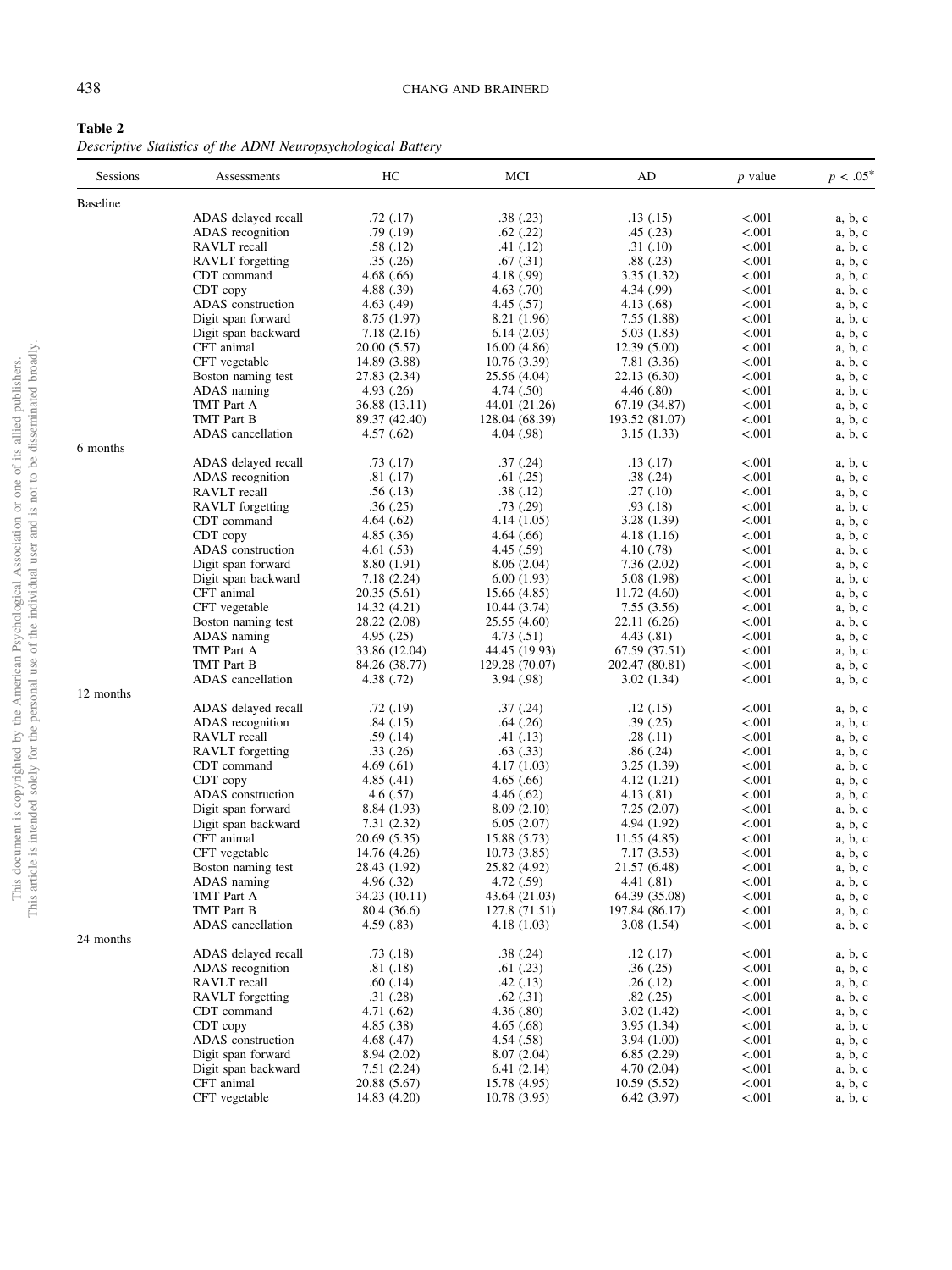Table 2 (continued)

| <b>Sessions</b> | Assessments        | HС            | MCI            | AD.            | <i>p</i> value | $p < .05^*$ |
|-----------------|--------------------|---------------|----------------|----------------|----------------|-------------|
|                 | Boston naming test | 28.42 (2.21)  | 26.11 (4.47)   | 20.64 (7.49)   | < 0.001        | a, b, c     |
|                 | ADAS naming        | 4.95(.21)     | 4.75(.59)      | 4.15(1.14)     | < 0.001        | a, b, c     |
|                 | TMT Part A         | 32.66 (10.82) | 42.82 (24.41)  | 67.95 (38.30)  | < 0.001        | a, b, c     |
|                 | TMT Part B         | 83.92 (42.45) | 116.60 (63.83) | 204.03 (89.28) | < 0.001        | a, b, c     |
|                 | ADAS cancellation  | 4.37(.82)     | 3.93(1.02)     | 2.65(1.51)     | < 0.001        | a, b, c     |

Note. ADNI = Alzheimer's Disease Neuroimaging Initiative; HC = healthy control; MCI = mild cognitive impairment; AD = Alzheimer's disease; ADAS = Alzheimer's Disease Assessment Scale; RAVLT = Rey Auditory Verbal Learning test; CDT = Clock Drawing Test; CFT = Categorical Fluency Test; TMT = Trail Making Test; The p value column indicates whether there is significant difference among the three groups. \* Multiple comparison abbreviations:  $a = HC$  differs from MCI;  $b = MC$  differs from AD;  $c = HC$ 

mixed letters. The maximum time allowed was 45 s. We included the cancellation test score in our analyses, which is the number of letters correctly crossed out minus the number of letters incorrectly crossed out. The test score was transformed into a 5-point scale.

#### Attention Tests

Digit Span, Forward, and Backward. Digit span is a test for attention and working memory. In the forward part, the administrator reads five numbers to each subject, and the subject is required to repeat the numbers in the same order. In the backward part, the administrator reads three numbers to each subject, and the subject is required to repeat the numbers in reverse order. We used both total correct forward and backward span in our factor analyses.

# Language Tests

Category Fluency Test (CFT), Animals and Vegetables. The CFT [\(Harrison et al., 2000\)](#page-15-0) is a measure of semantic memory. In two separate 20-s trials, subjects are required to generate exemplars of a given semantic category (animal or vegetable). In each instance, the test score is the number of correct unique exemplars named. The total score for animals and the total score for vegetables were used in our factor analyses.

Boston Naming Test (BNT). This is a test of object recognition and naming ([Goodglass et al., 1983](#page-14-0)). Subjects are presented with 30 black-and-white line drawings, and they are required to name the object in each drawing. The drawings are ordered from the most common (bed) to the least common (protractor). Subjects are given a maximum of 20 s for each response. If subjects' responses indicate misperception of a drawing, a semantic cue is given. If subjects' responses are still incorrect, a phonetic cue (the first phoneme of the object's name) is given. The BNT score that we used was the total number of correct responses, regardless of whether or not they were cued.

ADAS-Cog, Naming Test. In this test, subjects are instructed to name 12 randomly selected objects with high, medium and low frequency values. They are also required to name the fingers in their dominant hand. The ADAS naming score is simply the total number of correct responses, converted into a 5-point scale.

#### Statistical Analysis

We used both the exploratory (EFA) and confirmatory (CFA) approaches to identify the latent structure underlying the ADNI battery and to evaluate its stability across diagnostic groups and over time. All of our analyses were conducted in R version 3.6.1.

We performed the EFAs with the psych package ([Revelle, 2016](#page-16-0)) and the CFAs with the lavaan package [\(Hirschfeld & von Brachel,](#page-15-0) [2014](#page-15-0); [Rosseel, 2012\)](#page-16-0). The five tests from the ADAS-Cog (delayed recall, recognition, construction, number cancellation, and naming) were all reverse-coded compared to the ADAS-Cog grading manual. This ensures that higher scores indicate better performance, which reduces convergence problems ([Gustafsson & Stahl,](#page-14-0) [2005](#page-14-0)). We also winsorized the top and bottom 5% of the two timed tests (TMT Parts A and B) to eliminate outliers, which helped minimize Heywood case problems ([Yuan & Bentler, 2001](#page-16-0)).

## EFA Analyses

An EFA was conducted for each diagnostic group (HC, MCI, AD) in each of the four sessions (baseline, 6 months, 12 months, 24 months), yielding 12 EFAs. These analyses determined the model that best captured neuropsychological performance in each data subset. For all EFAs, we followed the same procedure. To begin with, we used the Kaiser-Meyer-Olkin (KMO; [Kaiser, 1970;](#page-15-0) [Kaiser & Rice, 1974\)](#page-15-0) measure of sampling adequacy to determine which variables should be retained in the factor analyses. We implemented the standard criterion that only variables with a KMO score >.50 are suitable for factor analysis [\(Williams et al.,](#page-16-0) [2010](#page-16-0); [Yong & Pearce, 2013\)](#page-16-0). Next, we computed Bartlett's test of sphericity ([Bartlett, 1950\)](#page-14-0) to confirm that the correlation matrix is significantly different from an identity matrix, which is a prerequisite for conducting a factor analysis. The null hypothesis that the correlation matrix is not significantly different from an identity matrix was rejected at the .05 level of confidence. Additionally, we verified that the determinant of the correlation matrix was >.00001, which ruled out multicollinearity problems.

When determining how many factors to extract, we closely followed [Costello and Osborne](#page-14-0)'s (2005) recommendations. First, we ran multiple factor analyses with factor numbers chosen based on Kaiser's criterion [\(Kaiser, 1958\)](#page-15-0), scree plots [\(Cattell & Vogelmann,](#page-14-0) [1977\)](#page-14-0), parallel analysis ([Horn, 1965\)](#page-15-0) and a priori factor structure. As these approaches often suggested different numbers of factors, we also ran factor analyses with the number of factors set at numbers above and below these suggested numbers. Finally, we chose the best-fitting factor solution based on the following criteria: (a) statistical interpretation (i.e., simple structure); (b) theoretical significance (i.e., consistency with the prior literature); (c) parsimony (i.e., smallest number of factors); and (d) absence of Heywood cases, because Heywood cases (commonality >1, negative residual variances; [Heywood, 1931\)](#page-15-0) are usually indicators of model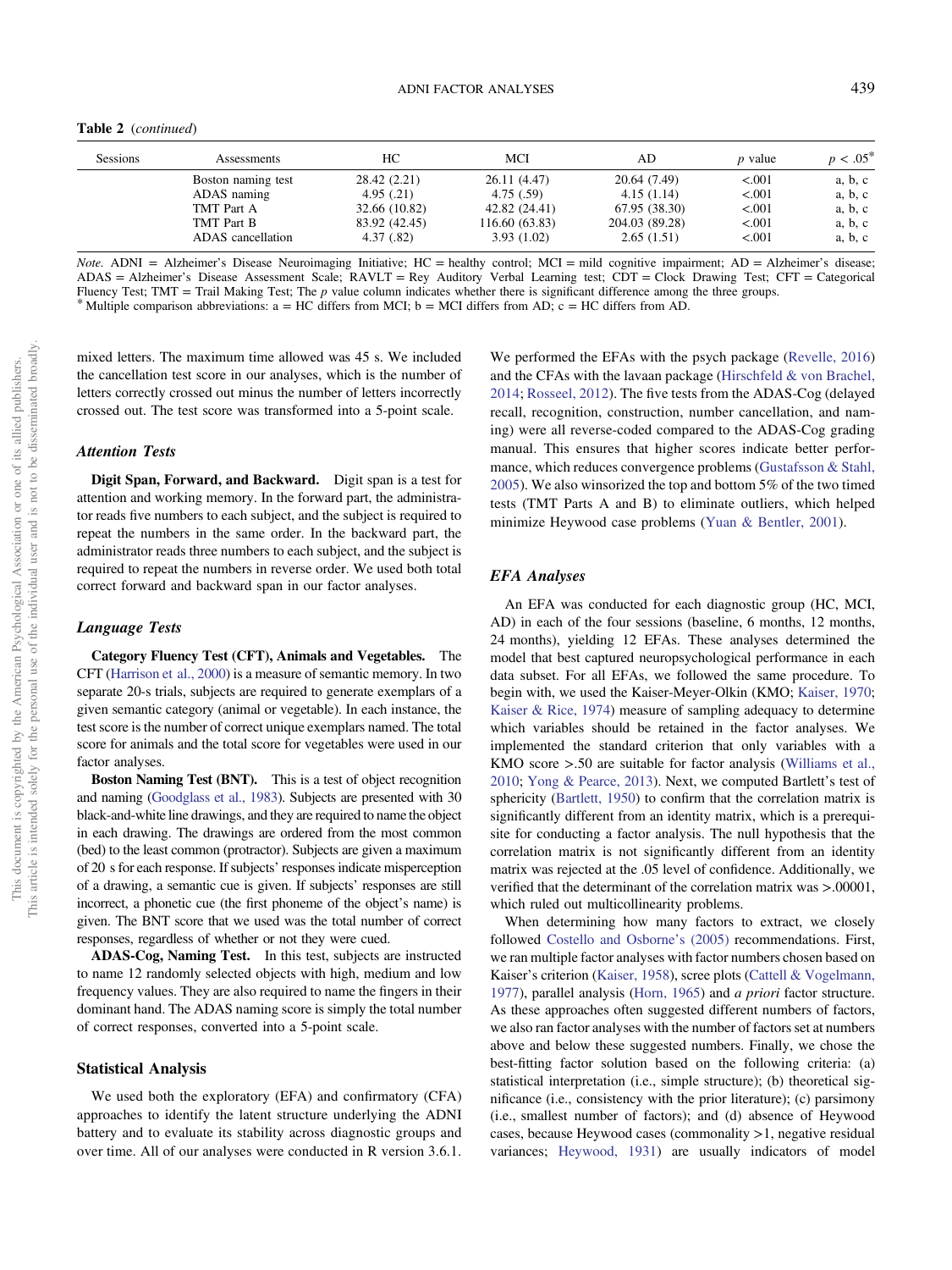misspecification ([Brown, 2015;](#page-14-0) [Loehlin & Beaujean, 2016\)](#page-15-0). We chose oblimin rotations as there were weak to moderate correlations among factors ([Costello & Osborne, 2005\)](#page-14-0). As for factor extraction methods, we used principal axis factoring because the multivariate normality assumption was not met ([Costello & Osborne, 2005\)](#page-14-0).

#### CFA Analyses

Following Brown'[s \(2015\)](#page-14-0) recommendations, we first conducted single group CFA for each diagnostic group in each of the four sessions, yielding 12 CFAs. In these CFAs, we tested fits for both the data-driven and the theory-driven models. The former are the factor solutions produced by the EFAs, and the latter is a five-factor model (memory, visuospatial processing, attention, language, executive function) proposed in prior research with the ADNI baseline data ([Johnson et al., 2012](#page-15-0); [Park et al., 2012\)](#page-15-0). We originally planned to pit these models against each other and pick the best-fitting one for subsequent factorial invariance analyses. However, as will be seen below, that was unnecessary owing to the high agreement between the data-driven and theory-driven models.

After establishing fit for each group within each session, we proceeded to the MG-CFAs. We first determined whether the factor structure remained stable across each pair of diagnostic groups (HC vs. MCI, MCI vs. AD, and HC vs. AD) within each testing session. Second, we evaluated whether each diagnostic group's factor structure was invariant over the 24-month interval. Here, we only considered the clinical diagnoses with respect to each session. In other words, instead of examining the trajectory of each individual's clinical status over time, we focused on the factor structure of the overall diagnostic group in each session.

In MG-CFAs, we examined four increasingly rigorous levels of factorial invariance: configural, weak, strong, and strict invariance. The four levels of invariance are formulated with a nested hierarchy of models that were imposed with increasingly stringent equality restrictions ([Beaujean, 2014](#page-14-0); [Brown, 2015;](#page-14-0) [Cudeck & MacCallum,](#page-14-0) [2007;](#page-14-0) [Wu et al., 2007\)](#page-16-0). The most basic level of invariance, configural invariance or equal form, requires that the number of factors is the same across groups, and the same items load on the same factors in all groups. This level of invariance provides strong support for the hypothesis that the neuropsychological battery measures the same cognitive functions in all diagnostic groups. Configural invariance is a prerequisite to test subsequent levels of invariance. Weak invariance or equal factor loadings requires that, in addition to the identical model configuration, the factor loadings are equal across groups, which means that the regression slopes between the underlying factor scores and the individual test scores are identical in all groups. This level of invariance must be present in order to compare the factor variances or covariances across groups. If weak invariance is rejected, it is meaningless to proceed to test the other two levels of factorial invariance. Strong invariance or equal intercepts requires that the factor loadings and their intercepts are invariant across groups, which means that in addition to equal regression slopes, mean test scores are the same across groups when factor scores are zero. This level of invariance is necessary for making inferences about group differences in latent factor means based on group differences in test scores. The failure to establish strong invariance rules out strict invariance. Last, strict invariance requires that factor loadings, intercepts, and residual variances are all equal; that is, in addition to strong invariance, any variance in test scores that is not explained by common factors must be equal across groups. This indicates that the reliabilities of the individual tests are equal across groups, and thus any group differences in test scores are entirely due to differences in the underlying cognitive functions. In the present study, we placed greater emphasis on the interpretation of configural, weak, and strong invariance, although we still report statistics for strict invariance when the prior three levels of invariance are all achieved.

Model fits are traditionally examined with maximum likelihood tests. Absolute levels of fit are indicated by  $\chi^2$  values, and comparative fits between two nested models are indicated by differences in  $\chi^2$  values ( $\Delta \chi^2$ ; [Satorra & Bentler, 2001\)](#page-16-0). However, both  $\chi^2$  and  $\Delta \chi^2$ have been criticized for being sensitive to differences in sample size ([Cheung & Rensvold, 2002](#page-14-0); [Vandenberg & Lance, 2000](#page-16-0)). To overcome this limitation, Bentler's comparative fit index (CFI) and root mean square of approximation (RMSEA) were developed as alternative fit indexes and have been commonly used in recent years. CFI is a goodness-of-fit index with higher values indicating better fits. It compares fit of a hypothesized model to the fit of a simpler model while adjusting for model complexity or parsimony ([Iacobucci, 2010\)](#page-15-0). RMSEA is a "badness-of-fit" index with lower values indicating better fits, and it is relatively robust against variation in sample size and distribution ([Steiger, 1990](#page-16-0)). Conventionally, CFI  $\geq$  .95 and RMSEA  $\leq$  .06 are used as cutoffs for excellent fit, and CFI  $\geq$  .90 and RMSEA  $\leq$  .08 are used as cutoffs for adequate fit [\(Browne & Cudek, 1993;](#page-14-0) [Hu & Bentler, 1999;](#page-15-0) [Jöreskog & Sörbom, 1993\)](#page-15-0). We relied primarily on CFI and RMSEA for model fit decisions for two reasons. First, as discussed above, they have obvious advantages compared to more traditional indexes, and they have demonstrated good performance overall ([Hu & Bentler, 1998](#page-15-0)). Second, they are the most commonly used fit indexes in prior measurement invariance studies for aging data sets (e.g., [Hayden et al., 2011;](#page-15-0) [Johnson et al., 2008;](#page-15-0) [Park et al., 2012;](#page-15-0) [Siedlecki et al., 2008\)](#page-16-0), which facilities comparison of our results to earlier findings. In addition, we report the ΔCFI between adjacent levels of invariance, where  $\Delta$ CFI > .01 has been used to indicate significant differences in fits ([Cheung & Rensvold, 2002\)](#page-14-0).

#### Results

Descriptive statistics for all the neuropsychological instruments are reported separately for the HC, MCI, and AD groups and for the four sessions in [Table 2](#page-4-0). Among the 16 instruments that were included in the factor analyses, the HC group performed significantly better than the MCI and AD groups, and the MCI group performed significantly better than the AD group.

## EFA Results

Results of the EFA analyses are summarized in [Table 3](#page-7-0). Following the usual convention in factor analysis, we treated loadings  $\geq$ .40 as the cutoff for significant loadings [\(Lindeman, 1980;](#page-15-0) [Nunnally,](#page-15-0) [1994\)](#page-15-0), and thus, we only display variables with loadings ≥.40 in [Table 3.](#page-7-0) Visual inspection of [Table 3](#page-7-0) reveals two notable patterns. First, the factor solutions are highly interpretable, which indicates that the neuropsychological instruments are measuring the expected cognitive functions. Despite slight deviations among the three diagnostic groups and across the four sessions, we see that (a) the episodic memory instruments (ADAS delayed recall, ADAS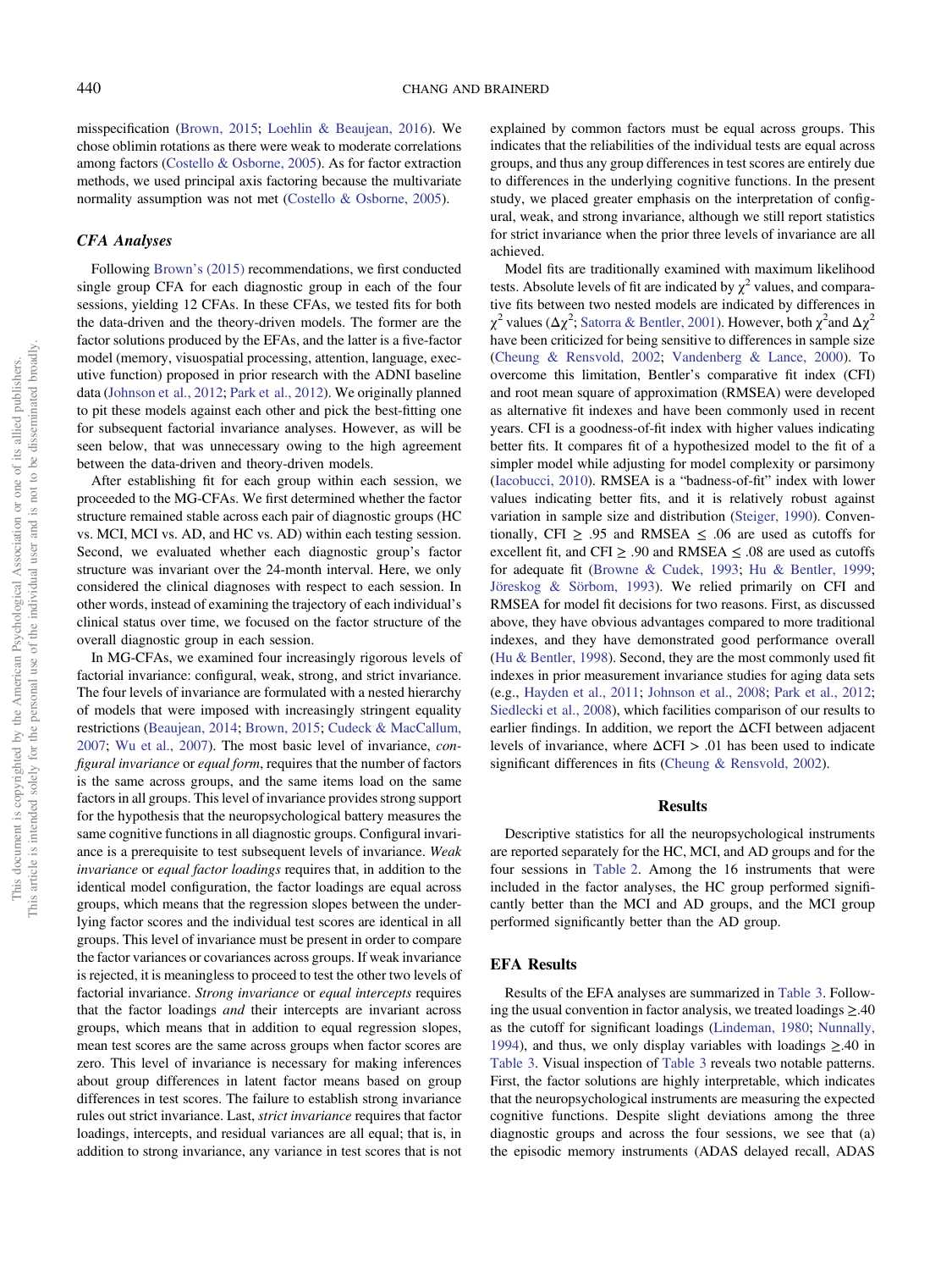<span id="page-7-0"></span>Exploratory Factor Analysis Results of the ADNI Neuropsychological Battery for the Three Diagnostic Groups Across the Four Sessions

| HC                                 |            | <b>MCI</b>                         |         | AD                                |        |
|------------------------------------|------------|------------------------------------|---------|-----------------------------------|--------|
| <b>Baseline</b>                    |            |                                    |         |                                   |        |
| Factor 1 (Memory)                  |            | Factor 1 (Memory)                  |         | Factor 1 (Executive/visuospatial) |        |
| ADAS delayed recall                | .68        | ADAS delayed recall                | .74     | CDT command                       | .66    |
| ADAS recognition                   | .42        | ADAS recognition                   | .57     | CDT copy                          | .70    |
| RAVLT recall                       | .75        | RAVLT recall                       | .65     | ADAS construction                 | .71    |
| <b>RAVLT</b> forgetting            | $-.60$     | <b>RAVLT</b> forgetting            | $-.71$  | TMT Part A                        | $-.59$ |
|                                    |            |                                    |         | ADAS cancellation                 | .44    |
| Factor 2 (Executive function)      |            | Factor 2 (Language)                |         | Factor 2 (Language)               |        |
| TMT Part A                         | .69        | CFT animal                         | .57     | CFT animal                        | .59    |
| TMT Part B                         | .77        | CFT vegetable                      | .47     | CFT vegetable                     | .49    |
|                                    |            | Boston naming test                 | .82     | Boston naming test                | .74    |
|                                    |            | ADAS naming                        | .53     | ADAS naming                       | .81    |
| Factor 3 (Attention)               |            | Factor 3 (Executive function)      |         | Factor 3 (Memory)                 |        |
| Digit span forward                 | .83        | TMT Part A                         | $-.72$  | ADAS delayed recall               | .68    |
| Digit span backward                | .73        | TMT Part B                         | .62     | ADAS recognition                  | .54    |
|                                    |            | ADAS cancellation                  | .60     | RAVLT recall                      | .63    |
|                                    |            |                                    |         | <b>RAVLT</b> forgetting           | $-.44$ |
| Factor 4 (Visuospatial processing) |            | Factor 4 (Attention)               |         | Factor 4 (Attention)              |        |
| CDT command                        | .62        | Digit span forward                 | .70     | Digit span forward                | .55    |
| CDT copy                           | .76        | Digit span backward                | .67     | Digit span backward               | .52    |
| Factor 5 (Language)                |            | Factor 5 (Visuospatial processing) |         |                                   |        |
| CFT animal                         | .46        | CDT command                        | .69     |                                   |        |
| CFT vegetable                      | .49        | CDT copy                           | .53     |                                   |        |
| 6 months                           |            |                                    |         |                                   |        |
| Factor 1 (Memory)                  |            | Factor 1 (Executive/visuospatial)  |         | Factor 1 (Executive/visuospatial) |        |
| ADAS delayed recall                | .73        | CDT command                        | .60     | CDT command                       | .76    |
| ADAS recognition                   | .41        | CDT copy                           | .56     | CDT copy                          | .75    |
| RAVLT recall                       | .80        | ADAS construction                  | .45     | ADAS construction                 | .53    |
| <b>RAVLT</b> forgetting            | $-.56$     | TMT Part A                         | $-.58$  | TMT Part A                        | $-.67$ |
|                                    |            | TMT Part B                         | $-.62$  | TMT Part B                        | $-.43$ |
|                                    |            | ADAS cancellation                  | .51     | ADAS cancellation                 | .73    |
|                                    |            |                                    |         | Digit span forward                | .48    |
| Factor 2 (Executive function)      |            | Factor 2 (Memory)                  |         | Factor 2 (Language)               |        |
| TMT Part A                         | .72        | ADAS delayed recall                | .86     | CFT animal                        | .45    |
| TMT Part B                         | .81        | ADAS recognition                   | .50     | CFT vegetable                     | .45    |
|                                    |            | RAVLT recall                       | .59     | Boston naming test                | .87    |
|                                    |            | <b>RAVLT</b> forgetting            | $-.70$  | ADAS naming                       | .72    |
| Factor 3 (Attention)               |            | Factor 3 (Language)                |         | Factor 3 (Memory)                 |        |
| Digit span forward                 | .67        | CFT animal                         | .66     | ADAS delayed recall               | .60    |
| Digit span backward                | .90        | CFT vegetable                      | .59     | ADAS recognition                  | .64    |
|                                    |            | Boston naming test                 | .68     | RAVLT recall                      | .48    |
|                                    |            | ADAS naming                        | .50     | <b>RAVLT</b> forgetting           | $-.65$ |
| Factor 4 (Language)                |            | Factor 4 (Attention)               |         | Factor 4 (Attention)              |        |
| CFT animal                         | .67        | Digit span forward                 | 1.00    | Digit span forward                | .81    |
| CFT vegetable                      | .46        | Digit span backward                | .47     | Digit span backward               | .41    |
| Boston naming test                 | .46        |                                    |         |                                   |        |
| Factor 5 (Visuospatial processing) |            |                                    |         |                                   |        |
| CDT command                        | .46        |                                    |         |                                   |        |
| CDT copy                           | .59        |                                    |         |                                   |        |
| 12 months                          |            |                                    |         |                                   |        |
| Factor 1 (Memory)                  |            | Factor 1 (Executive/visuospatial)  |         | Factor 1 (Executive/visuospatial) |        |
| ADAS delayed recall                | .82        | CDT command                        | .44     | CDT command                       | .67    |
| ADAS recognition                   | .45        | CDT copy                           | .55     | CDT copy                          | .66    |
| RAVLT recall                       | .76        | ADAS construction                  | .45     | ADAS construction                 | .63    |
| <b>RAVLT</b> forgetting            | $-.41$     | TMT Part A                         | $-.75$  | TMT Part A                        | $-.80$ |
|                                    |            | TMT Part B                         | $-.74$  | TMT Part B                        | -.45   |
|                                    |            | ADAS cancellation                  | .57     | ADAS cancellation                 | .77    |
| Factor 2 (Visuospatial processing) |            | Factor 2 (Memory)                  |         | Factor 2 (Language)               |        |
| CDT command                        |            | ADAS delayed recall                | $.88\,$ |                                   | .76    |
| CDT copy                           | .81<br>.64 | ADAS recognition                   | .55     | Boston naming test<br>ADAS naming | .85    |
|                                    |            | RAVLT recall                       | .68     |                                   |        |
|                                    |            | <b>RAVLT</b> forgetting            | $-.66$  |                                   |        |
|                                    |            |                                    |         |                                   |        |

(table continues)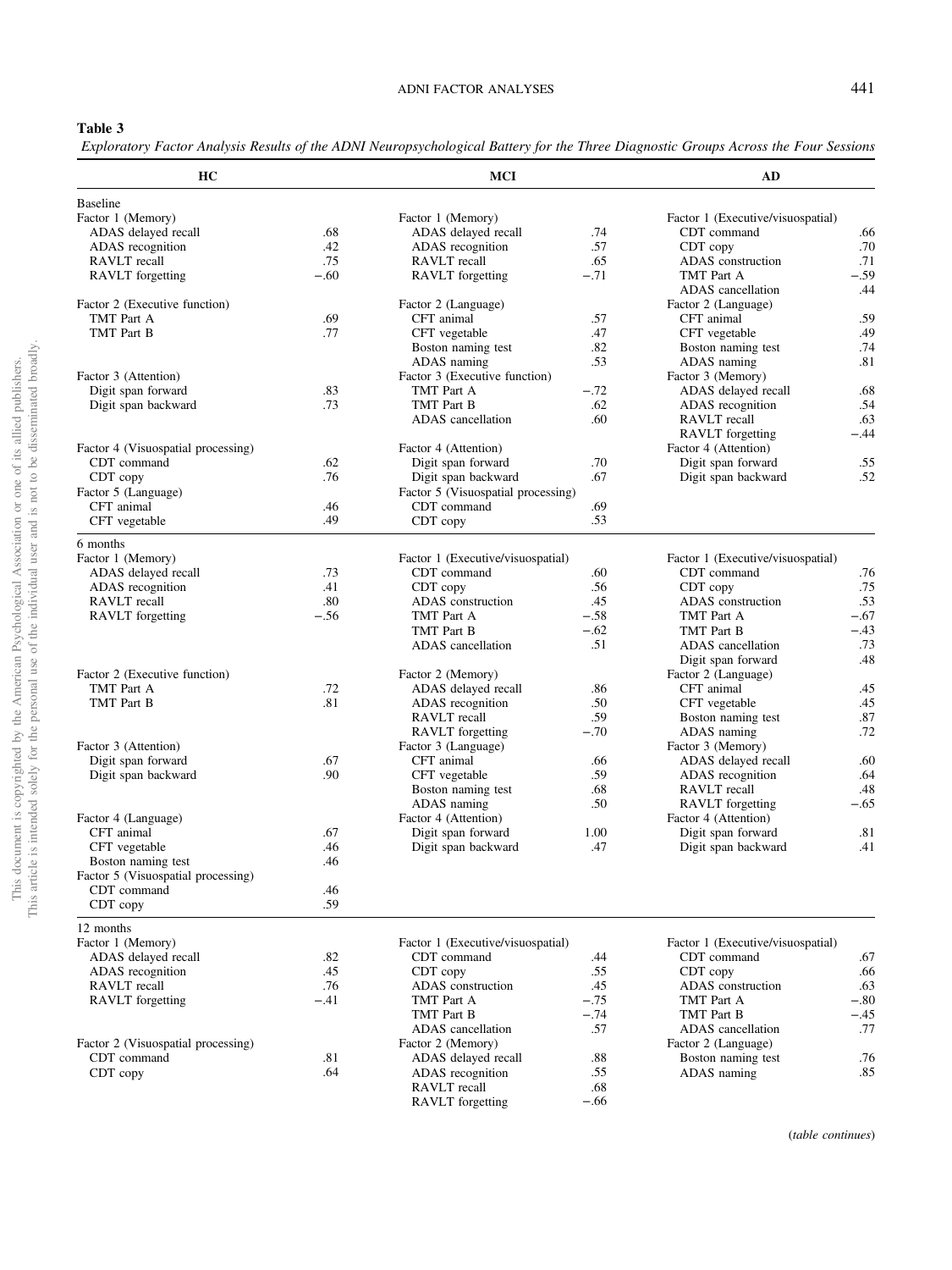## Table 3 (continued)

| HC                                 |        | <b>MCI</b>                         | AD     |                                   |        |
|------------------------------------|--------|------------------------------------|--------|-----------------------------------|--------|
| Factor 3 (Attention)               |        | Factor 3 (Language)                |        | Factor 3 (Memory)                 |        |
| Digit span forward                 | .81    | CFT animal                         | .52    | ADAS delayed recall               | .57    |
| Digit span backward                | .70    | CFT vegetable                      | .56    | ADAS recognition                  | .42    |
|                                    |        | Boston naming test                 | .76    | RAVLT recall                      | .44    |
|                                    |        | ADAS naming                        | .75    | RAVLT forgetting                  | $-.40$ |
| Factor 4 (Executive function)      |        | Factor 4 (Attention)               |        | Factor 4 (Attention)              |        |
| TMT Part A                         | .76    | Digit span forward                 | .86    | Digit span forward                | .62    |
| <b>TMT</b> Part B                  | .66    | Digit span backward                | .51    | Digit span backward               | .69    |
| Factor 5 (Language)                |        |                                    |        |                                   |        |
| Boston naming test                 | .48    |                                    |        |                                   |        |
| CFT animal                         | .72    |                                    |        |                                   |        |
| 24 months                          |        |                                    |        |                                   |        |
| Factor 1 (Memory)                  |        | Factor 1 (Memory)                  |        | Factor 1 (Executive/visuospatial) |        |
| ADAS delayed recall                | .78    | ADAS delayed recall                | .85    | CDT command                       | .51    |
| ADAS recognition                   | .56    | ADAS recognition                   | .53    | CDT copy                          | .74    |
| RAVLT recall                       | .65    | RAVLT recall                       | .77    | ADAS construction                 | .71    |
|                                    |        | <b>RAVLT</b> forgetting            | $-.68$ | TMT Part A                        | $-.88$ |
|                                    |        |                                    |        | ADAS cancellation                 | .74    |
|                                    |        |                                    |        | Digit span backward               | .42    |
| Factor 2 (Attention)               |        | Factor 2 (Visuospatial processing) |        | Factor 2 (Language)               |        |
| Digit span forward                 | .98    | CDT command                        | .48    | CFT animal                        | .53    |
| Digit span backward                | .53    | CDT copy                           | .47    | CFT vegetable                     | .58    |
|                                    |        |                                    |        | Boston naming test                | .91    |
|                                    |        |                                    |        | ADAS naming                       | .79    |
| Factor 3 (Executive function)      |        | Factor 3 (Language)                |        | Factor 3 (Attention)              |        |
| TMT Part A                         | .43    | CFT animal                         | .41    | Digit span forward                | .90    |
| TMT Part B                         | .80    | Boston naming test                 | .97    |                                   |        |
| ADAS cancellation                  | $-.52$ | ADAS naming                        | .67    |                                   |        |
| Factor 4 (Language)                |        | Factor 4 (Attention)               |        | Factor 4 (Memory)                 |        |
| CFT animal                         | .52    | Digit span forward                 | .79    | ADAS recognition                  | .47    |
| Boston naming test                 | .56    | Digit span backward                | .68    | RAVLT recall                      | .53    |
| Factor 5 (Visuospatial processing) |        |                                    |        |                                   |        |
| CDT command                        | .56    |                                    |        |                                   |        |
| CDT copy                           | .56    |                                    |        |                                   |        |

Note. ADNI = Alzheimer's Disease Neuroimaging Initiative. The factors are ordered according to sum squared loadings. Only variables with factor loadings >.40 are displayed in the table. HC = healthy control; MCI = mild cognitive impairment; AD = Alzheimer's disease; ADAS = Alzheimer's Disease Assessment Scale; RAVLT = Rey Auditory Verbal Learning test; CDT = Clock Drawing Test; CFT = Categorical Fluency Test; TMT = Trail Making Test.

recognition, RAVLT recall and RAVLT forgetting) or a subset of them always load on one factor; (b) instruments that are supposed to measure attention and working memory (digit span, forward and backward) always load on one factor with only one exception (AD, 24 months); (c) the two categorical fluency tests (CFT) and the two naming tests (Boston naming and ADAS naming) or a subset of them always load on one factor; (d) the three visuospatial processing tests (CDT command and copy, and ADAS construction) usually load on one factor, although ADAS construction was occasionally absent because its factor loading was not significant; and (e) the three executive function instruments (trail making test Parts A and B, and ADAS cancellation) or a subset of them load together either on the same factor with the three visuospatial processing tests or on one separate factor.

The second pattern is that across the four sessions: The EFAs point to a five-factor model (memory, visuospatial processing, attention, language, executive function) for the HC group, but a four-factor model (memory, visuospatial processing/executive function, attention, language) for the MCI (except for baseline) and AD groups. The five-factor model, particularly, is in strong agreement with prior theory-driven research on the ADNI battery ([Johnson et al., 2012;](#page-15-0) [Park et al., 2012](#page-15-0)). The difference between the four- and five-factor models is that the executive and visuospatial factors are distinct in the

HC group but not in the MCI and AD groups. Although this suggests that the underlying factor structure may be different among the three diagnostic groups, that inference requires evidence from measurement invariance testing, which we now consider.

#### Single Group CFA Results

First, we created CFA models based on the EFA results and fitted them to the data of each diagnostic group in each session. Because the EFAs suggested that both a five-factor and a four-factor models might fit the data, we considered both. To preview, the five-factor model ([Figure 1](#page-9-0)) delivered a better fit to the data. It turned out that although the four-factor model provided acceptable fits for the MCI group (CFI = .90, RMSEA = .06) and the AD group (CFI = .90,  $RMSEA = .07$ ) at baseline, it provided a rather poor fit for the HC group (CFI = .83, RMSEA = .07). Consequently, we did not consider this model further. In contrast, the five-factor model delivered acceptable fits across the three diagnostic groups and across the four sessions.

By default, it is assumed that the underlying cognitive function accounts for all of the covariation between the tests loading on the given factor. Accordingly, there should be zero correlation between the residuals of the tests, which are the shared variance not explained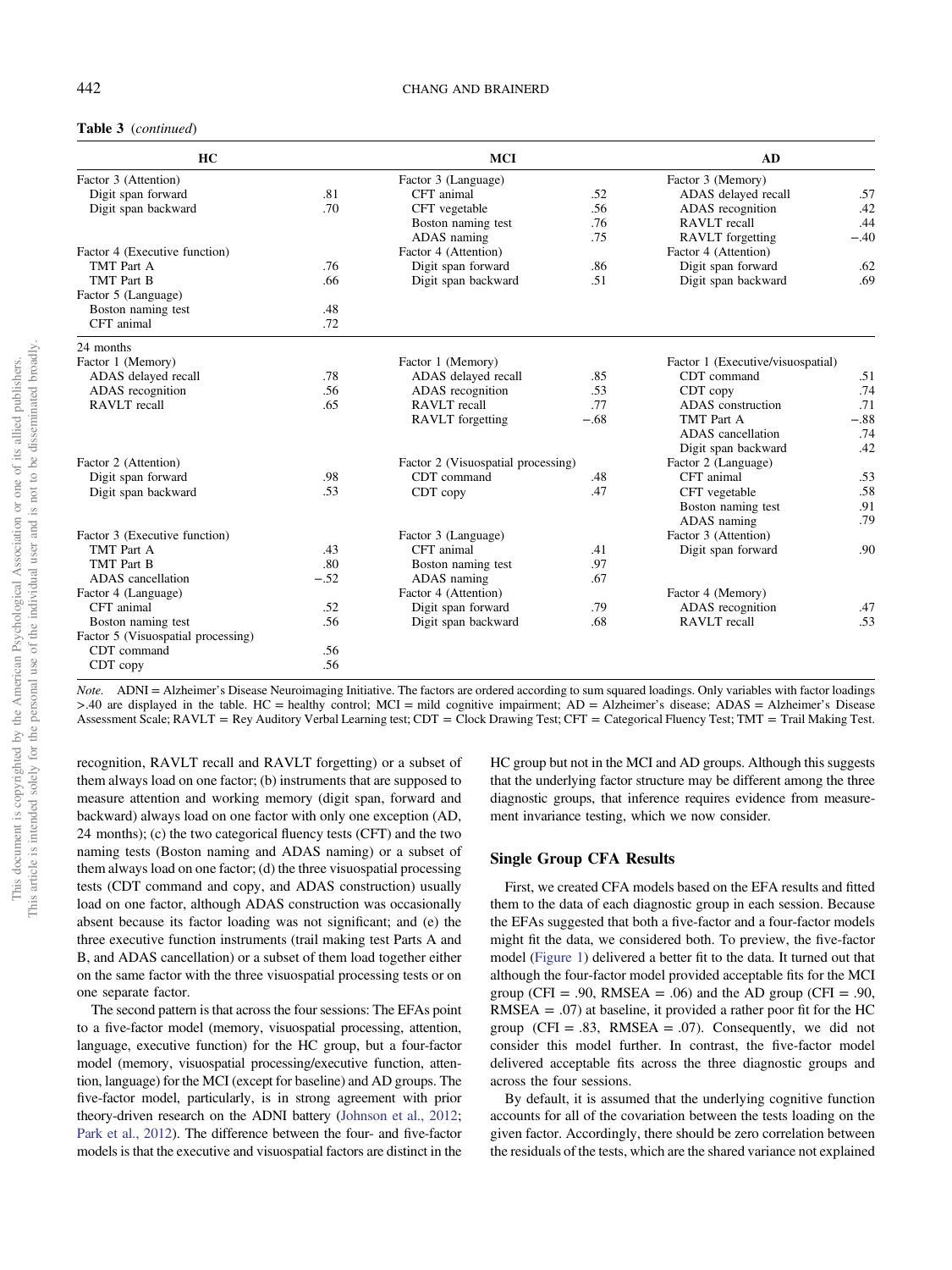<span id="page-9-0"></span>by the factor. However, in empirical research, this is often not true because tests that share similar assessment methods often have correlated residuals. In the current circumstance, we relaxed the residual correlations between ADAS naming test and Boston naming test based on the modification indices. Our addition of the particular residual correlation was justified on the ground that the two naming tests shared very similar testing procedures and response formats [\(Brown, 2015\)](#page-14-0).

The final five-factor model is depicted in Figure 1, and its fit statistics and factor loadings are displayed in [Table 4](#page-10-0). The third and fourth rows in [Table 4](#page-10-0) show that CFIs  $\geq .90$  and RMSEAs  $\leq .08$ were nearly always achieved, establishing that the five-factor model yielded acceptable fits for all groups in all sessions. The only exception was RMSEA  $= .09$  in the AD group at 24 months, where there was a Heywood case for the RAVLT recall variable (see the far-right column of [Table 4](#page-10-0)). After examining the descriptive statistics, we concluded that the Heywood case was most likely due to range restriction in the RAVLT recall scores, which resulted from a floor effect in the AD group's recall at 24 months. Considering that the negative variance for RAVLT recall was very small (−.08), and the model converged, we continued to apply the fivefactor model in the MG-CFAs.

# MG-CFA Results

The MG-CFAs evaluated factorial invariance both across groups and across the 2-year testing interval. We separately report the fit statistics for factorial invariance between HC and AD groups ([Table 5\)](#page-10-0), between MCI and AD groups [\(Table 6\)](#page-11-0), and between HC and AD groups [\(Table 7](#page-11-0)). In each pairwise comparison, the between-group invariance results are separately reported for each testing session (baseline, 6 months, 12 months, 24 months). The fit statistics for between-session factorial invariance within each

#### Figure 1





diagnostic group are displayed in [Table 8](#page-12-0). In the following sections, we first discuss whether the factor structure remains stable between each pair of diagnostic groups and then consider whether the factor structure stays invariant over the 2-year span within each individual group.

## Invariance Between HC and MCI

In [Table 5](#page-10-0), it can be seen that configural invariance, which implies the same number of factors and loading patterns across groups, was achieved between HC and MCI groups in all of the four testing sessions (CFIs  $\geq$  .93 and RMSEAs  $\leq$  .05). Thus, over the 2-year span, the HC and MCI groups' data were both satisfactorily captured by a five-factor model. Similarly, weak invariance was also consistently established between the HC and MCI groups (CFIs  $\geq$  .91 and RMSEAs  $\leq$  .06), and so was strong invariance (CFIs  $\geq$  .90 and RMSEAs  $\leq$  .06). These results show that the factor loadings and factor intercepts are equal between the two groups, over the 2-year interval. However, strict invariance was rejected in all of the sessions (CFIs  $≤$  .76 and RMSEAs  $≥$  .09), indicating that the residual variances were always unequal between HC and MCI subjects.

#### Invariance Between MCI and AD

The invariance results for MCI versus AD resemble those for HC versus MCI in the first three sessions but not in the last one. As can been seen in [Table 6,](#page-11-0) configural invariance (CFIs  $\geq$  .93 and RMSEAs  $\leq$  .06), weak invariance (CFIs  $\geq$  .91 and RMSEAs  $\leq$  .07) and strong invariance (CFIs  $\geq$  .91 and RMSEAs  $\leq$  .07) were all achieved between the MCI and AD groups across the baseline, 6 months and 12 months sessions, while strict invariance was consistently rejected (CFIs  $\leq$  .87 and RMSEAs  $\geq$  .08). However, at 24 months, we were only able to establish configural invariance (CFIs = .92 and RMSEAs = .08) between the two groups. Modification indices suggest that the major reason for the misfits is constraining the factor loadings for TMT Part B (executive function), RAVLT recall and ADAS delayed recall (memory) to be equal across the two groups. The failure to establish weak invariance  $(CFI = .87$  and RMSEAs = .09) means that strong and strict invariance cannot be achieved, because the model restrictions for those two levels of invariance incorporate those for weak invariance ([Vandenberg & Lance,](#page-16-0) [2000;](#page-16-0) [Wu et al., 2007\)](#page-16-0).

To sum up, in the first year, MCI and AD subjects shared the same five-factor structure, the same factor loadings, and the same factor intercepts, although the residual variances differed between the two groups. However, this did not hold in the second year: The basic five-factor structure was still invariant between the two groups, but the factor loadings and intercepts were no longer equal.

## Invariance Between HC and AD

The picture for the HC versus AD comparison is quite different from the two comparisons above. In [Table 7,](#page-11-0) it can be seen that configural invariance was consistently obtained across the four sessions (CFIs  $\geq$  .90 and RMSEAs  $\leq$  .08). However, there was only partial support for weak invariance. Although weak invariance was established between HC and AD groups at 6 months and at 12 months (CFIs = .90 and RMSEAs = .06 and .07), it was not at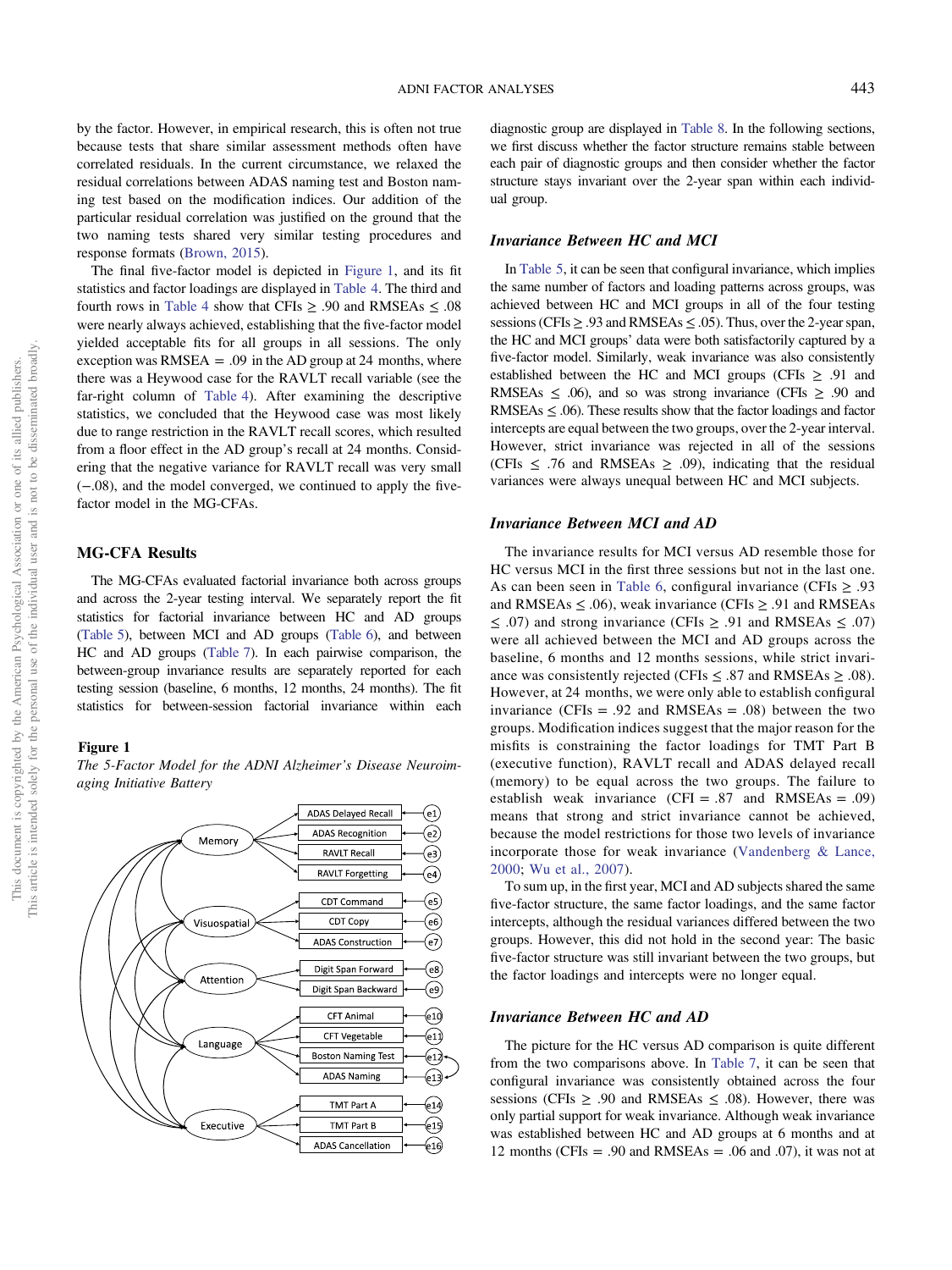## <span id="page-10-0"></span>444 CHANG AND BRAINERD

#### Table 4

Single Group Confirmatory Factor Analysis Results of the ADNI Neuropsychological Battery for the Three Diagnostic Groups Across the Four Sessions

|                          | <b>Baseline</b> |        |        |        | 6 months |        |        | 12 months |        |        | 24 months |        |
|--------------------------|-----------------|--------|--------|--------|----------|--------|--------|-----------|--------|--------|-----------|--------|
| Indicators               | HC              | MCI    | AD     | HC     | MCI      | AD     | HC     | MCI       | AD     | HC     | MCI       | AD     |
| Model fit statistics     |                 |        |        |        |          |        |        |           |        |        |           |        |
| $\chi^2$                 | 147.48          | 185.19 | 160.85 | 99.38  | 167.52   | 169.08 | 138.52 | 174.05    | 141.82 | 135.92 | 127.44    | 275.58 |
| Df                       | 93              | 93     | 93     | 93     | 93       | 93     | 93     | 93        | 93     | 93     | 93        | 93     |
| <b>CFI</b>               | .91             | .94    | .92    | .99    | .95      | .93    | .93    | .94       | .96    | .90    | .96       | .90    |
| <b>RMSEA</b>             | .05             | .05    | .06    | .02    | .05      | .07    | .05    | .06       | .05    | .05    | .05       | .09    |
| Factor loadings memory   |                 |        |        |        |          |        |        |           |        |        |           |        |
| ADAS delayed recall      | .65             | .75    | .48    | .73    | .81      | .46    | .71    | .79       | .35    | .72    | .82       | .10    |
| ADAS recognition         | .28             | .50    | .43    | .29    | .50      | .43    | .35    | .52       | .47    | .41    | .49       | .35    |
| RAVLT recall             | .82             | .76    | .95    | .86    | .73      | .94    | .91    | .82       | .83    | .80    | .86       | 1.04   |
| RAVLT forgetting         | $-.59$          | $-.62$ | $-.28$ | $-.57$ | $-.68$   | $-.42$ | $-.44$ | $-.64$    | $-.21$ | $-.45$ | $-.60$    | $-.12$ |
| Visuospatial             |                 |        |        |        |          |        |        |           |        |        |           |        |
| CDT command              | .83             | .70    | .77    | .55    | .84      | .81    | .87    | .73       | .76    | .75    | .80       | .78    |
| CDT copy                 | .57             | .58    | .70    | .59    | .57      | .75    | .65    | .67       | .73    | .40    | .56       | .81    |
| ADAS construction        | .29             | .48    | .59    | .29    | .42      | .59    | .58    | .56       | .58    | .12    | .26       | .77    |
| Attention                |                 |        |        |        |          |        |        |           |        |        |           |        |
| Digit span forward       | .99             | .55    | .47    | .81    | .65      | .56    | .70    | .52       | .71    | .63    | .75       | .66    |
| Digit span backward      | .60             | .86    | .82    | .77    | .84      | .88    | .87    | .96       | .71    | .90    | .75       | .80    |
| Language                 |                 |        |        |        |          |        |        |           |        |        |           |        |
| <b>CFT</b> Animal        | .74             | .75    | .78    | .75    | .72      | .77    | .74    | .72       | .83    | .71    | .78       | .89    |
| CFT Vegetable            | .57             | .69    | .78    | .58    | .71      | .78    | .59    | .80       | .79    | .53    | .76       | .86    |
| Boston naming test       | .26             | .36    | .51    | .19    | .48      | .49    | .70    | .59       | .60    | .12    | .48       | .74    |
| ADAS naming              | .41             | .66    | .61    | .38    | .65      | .62    | .49    | .64       | .68    | .31    | .61       | .78    |
| Executive                |                 |        |        |        |          |        |        |           |        |        |           |        |
| TMT Part A               | .59             | .66    | .74    | .66    | .75      | .77    | .77    | .71       | .82    | .55    | .74       | .87    |
| TMT Part B               | .87             | .84    | .67    | .89    | .79      | .68    | .73    | .91       | .58    | .71    | .92       | .63    |
| <b>ADAS</b> cancellation | $-.29$          | $-.54$ | $-.68$ | $-.40$ | $-.59$   | $-.82$ | $-.44$ | $-.64$    | $-.83$ | $-.54$ | $-.58$    | $-.80$ |

Note. HC = healthy control; MCI = mild cognitive impairment; AD = Alzheimer's disease; ADAS = Alzheimer's Disease Assessment Scale; RAVLT = Rey Auditory Verbal Learning Test; CDT = Clock Drawing Test; CFT = Categorical Fluency Test; TMT = Trail Making Test.

baseline or at 24 months (CFIs  $= .87$  and .84, RMSEAs  $= .05$  and .09). This shows that factor loadings were equal between the HC and AD groups in the 6- and 12-month sessions, but not in the other two sessions. Modification indices suggest that the major sources of the unsatisfactory fits were constraining the factor loadings for ADAS delayed recall (memory), CFT animal and vegetables (language), and TMT Part B (executive function) to be equal across the two groups. Because weak invariance was rejected for the data at

## Table 5

Multigroup Confirmatory Factor Analysis Results of the ADNI Neuropsychological Battery Across the HC and MCI Groups Within the Four Sessions

| Session         | Model      | $\chi^2$ | df  | <b>CFI</b> | <b>RMSEA</b> | $\Delta \chi$ 2 | $\Delta df$ | $\boldsymbol{P}$ | $\Delta$ CFI |
|-----------------|------------|----------|-----|------------|--------------|-----------------|-------------|------------------|--------------|
| <b>Baseline</b> |            |          |     |            |              |                 |             |                  |              |
|                 | Configural | 332.67   | 186 | .93        | .05          |                 |             |                  |              |
|                 | Weak       | 381.62   | 197 | .91        | .06          | 48.94           | 11          | < 01             | .02          |
|                 | Strong     | 423.46   | 208 | .90        | .06          | 41.85           | 11          | < 01             | .01          |
|                 | Strict     | 726.13   | 224 | .76        | .09          | 302.67          | 16          | < 01             | .14          |
| 6 months        |            |          |     |            |              |                 |             |                  |              |
|                 | Configural | 266.90   | 186 | .96        | .04          |                 |             |                  |              |
|                 | Weak       | 344.41   | 197 | .93        | .05          | 77.51           | 11          | < 01             | .03          |
|                 | Strong     | 351.69   | 208 | .93        | .05          | 7.28            | 11          | .77              | .00          |
|                 | Strict     | 702.17   | 224 | .76        | .09          | 350.48          | 16          | < 01             | .17          |
| 12 months       |            |          |     |            |              |                 |             |                  |              |
|                 | Configural | 312.57   | 186 | .94        | .05          |                 |             |                  |              |
|                 | Weak       | 367.68   | 197 | .92        | .06          | 55.11           | 11          | < 01             | .02          |
|                 | Strong     | 396.64   | 208 | .91        | .06          | 28.97           | 11          | < 01             | .01          |
|                 | Strict     | 739.69   | 224 | .75        | .10          | 343.05          | 16          | < 01             | .16          |
| 24 months       |            |          |     |            |              |                 |             |                  |              |
|                 | Configural | 263.36   | 186 | .94        | .05          |                 |             |                  |              |
|                 | Weak       | 313.53   | 197 | .91        | .06          | 50.166          | 11          | < 01             | .03          |
|                 | Strong     | 322.66   | 208 | .91        | .06          | 9.133           | 11          | .61              | .00          |
|                 | Strict     | 618.62   | 224 | .71        | .10          | 295.955         | 16          | < 01             | .20          |

Note. ADNI = Alzheimer's Disease Neuroimaging Initiative; HC = healthy control; MCI = mild cognitive impairment; RMSEA = root mean squared error; CFI = comparative fit index; df = degrees of freedom; HC = healthy control; MCI = mild cognitive impairment.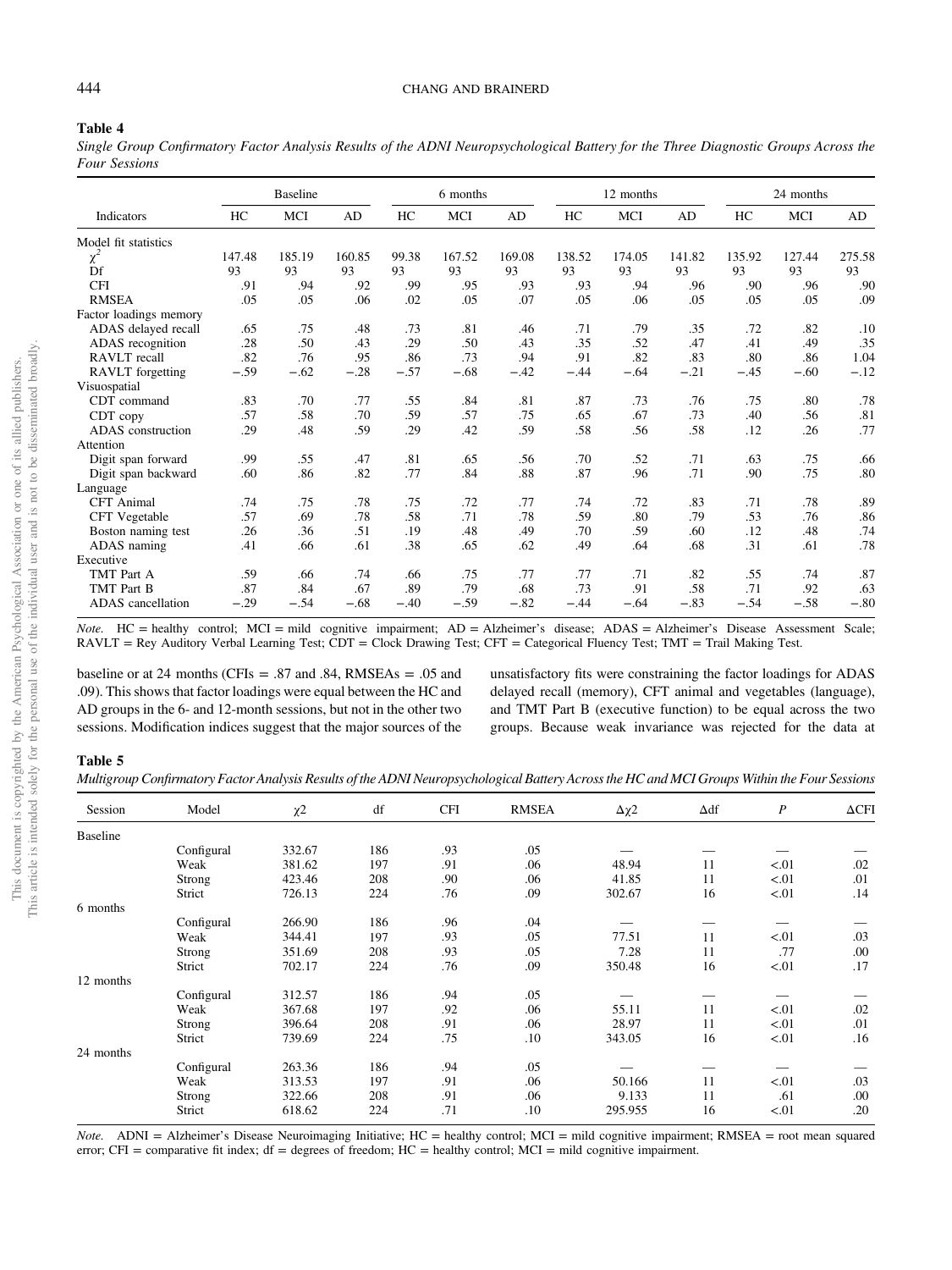## <span id="page-11-0"></span>Table 6

|                 | Multigroup Confirmatory Factor Analysis Results of the ADNI Neuropsychological Battery Across the MCI and AD Groups Within the Four |  |  |  |  |  |  |
|-----------------|-------------------------------------------------------------------------------------------------------------------------------------|--|--|--|--|--|--|
| <b>Sessions</b> |                                                                                                                                     |  |  |  |  |  |  |

| Session   | Model      | $\chi^2$ | df  | <b>CFI</b> | <b>RMSEA</b> | $\Delta \chi$ 2 | $\Delta df$ | $\boldsymbol{p}$ | $\Delta$ CFI |
|-----------|------------|----------|-----|------------|--------------|-----------------|-------------|------------------|--------------|
| Baseline  |            |          |     |            |              |                 |             |                  |              |
|           | Configural | 346.04   | 186 | .93        | .06          |                 |             |                  |              |
|           | Weak       | 404.67   | 197 | .91        | .06          | 58.63           | 11          | < 01             | .02          |
|           | Strong     | 430.22   | 208 | .91        | .06          | 25.55           | 11          | < 01             | .00          |
|           | Strict     | 602.98   | 224 | .84        | .08          | 172.77          | 16          | < 01             | .07          |
| 6 months  |            |          |     |            |              |                 |             |                  |              |
|           | Configural | 336.60   | 186 | .94        | .06          |                 |             |                  |              |
|           | Weak       | 415.37   | 197 | .91        | .07          | 78.78           | 11          | < 01             | .03          |
|           | Strong     | 427.32   | 208 | .91        | .06          | 11.94           | 11          | .37              | .00          |
|           | Strict     | 653.60   | 224 | .83        | .09          | 226.28          | 16          | < 01             | .08          |
| 12 months |            |          |     |            |              |                 |             |                  |              |
|           | Configural | 315.88   | 186 | .95        | .05          |                 |             |                  |              |
|           | Weak       | 431.54   | 197 | .91        | .07          | 115.67          | 11          | < 01             | .04          |
|           | Strong     | 461.53   | 208 | .91        | .07          | 29.99           | 11          | < 01             | .00          |
|           | Strict     | 645.80   | 224 | .84        | .09          | 184.26          | 16          | < 01             | .07          |
| 24 months |            |          |     |            |              |                 |             |                  |              |
|           | Configural | 403.02   | 186 | .92        | .08          |                 |             |                  |              |
|           | Weak       | 537.53   | 197 | .87        | .09          | 134.51          | 11          | < 01             | .05          |
|           | Strong     |          |     |            |              |                 |             |                  |              |
|           | Strict     |          |     |            |              |                 |             |                  |              |

Note. ADNI = Alzheimer's Disease Neuroimaging Initiative; MCI = mild cognitive impairment; AD = Alzheimer's disease; RMSEA = root mean squared error;  $CFI = \text{comparative fit index}$ ;  $df = \text{degrees of freedom}$ .

baseline and at 24 months, we only tested strong invariance for the 6- and 12-month sessions. For these two sessions, strong invariance was rejected (CFIs = .86 and .83, RMSEAs = .08 and .09), showing that factor intercepts are different for the HC and AD groups. Accordingly, strict invariance was not tested.

In summary, configural invariance was established between HC and AD subjects, indicating that a shared set of cognitive functions was being measured for these two groups. Weak invariance, however, only held at 6 months and at 12 months, meaning that factor loadings were sometimes not identical between HC and AD groups. Also, we found solid evidence against strong and strict invariance between the two groups, indicating that the factor intercepts and residual variances are always different between HC and AD groups.

## Invariance Over Time

Now, we turn to factorial invariance across time within each diagnostic group. As shown in the third and fourth columns of

#### Table 7

Multigroup Confirmatory Factor Analysis Results of the ADNI Neuropsychological Battery Across the HC and AD Groups Within the Four Sessions

| --------        |               |                     |     |            |              |        |             |                  |              |
|-----------------|---------------|---------------------|-----|------------|--------------|--------|-------------|------------------|--------------|
| Session         | Model         | $\chi$ <sup>2</sup> | df  | <b>CFI</b> | <b>RMSEA</b> | Δχ2    | $\Delta df$ | $\boldsymbol{p}$ | $\Delta$ CFI |
| <b>Baseline</b> |               |                     |     |            |              |        |             |                  |              |
|                 | Configural    | 308.33              | 186 | .91        | .06          |        |             |                  |              |
|                 | Weak          | 385.59              | 197 | .87        | .05          | 77.26  | 11          | < 01             | .04          |
|                 | <b>Strong</b> |                     |     |            |              |        |             |                  |              |
|                 | Strict        |                     |     |            |              |        |             |                  |              |
| 6 months        |               |                     |     |            |              |        |             |                  |              |
|                 | Configural    | 268.461             | 186 | .95        | .05          |        |             |                  |              |
|                 | Weak          | 356.148             | 197 | .90        | .06          | 87.687 | 11          | < 01             | .05          |
|                 | Strong        | 439.246             | 208 | .86        | .08          | 83.098 | 11          | < 01             | .04          |
|                 | Strict        |                     |     |            |              |        |             |                  |              |
| 12 months       |               |                     |     |            |              |        |             |                  |              |
|                 | Configural    | 280.34              | 186 | .95        | .05          |        |             |                  |              |
|                 | Weak          | 379.05              | 197 | .90        | .07          | 98.71  | 11          | < 01             | .05          |
|                 | Strong        | 519.54              | 208 | .83        | .09          | 140.48 | 11          | < 01             | .07          |
|                 | Strict        |                     |     |            |              |        |             |                  |              |
| 24 months       |               |                     |     |            |              |        |             |                  |              |
|                 | Configural    | 411.502             | 186 | .90        | .08          |        |             |                  |              |
|                 | Weak          | 546.186             | 197 | .84        | .09          | 134.68 | 11          | < 01             | .06          |
|                 | Strong        |                     |     |            |              |        |             |                  |              |
|                 | Strict        |                     |     |            |              |        |             |                  |              |
|                 |               |                     |     |            |              |        |             |                  |              |

Note. ADNI = Alzheimer's Disease Neuroimaging Initiative; HC = healthy control; AD = Alzheimer's disease; RMSEA = root mean squared error;  $CFI = comparative fit index; df = degrees of freedom.$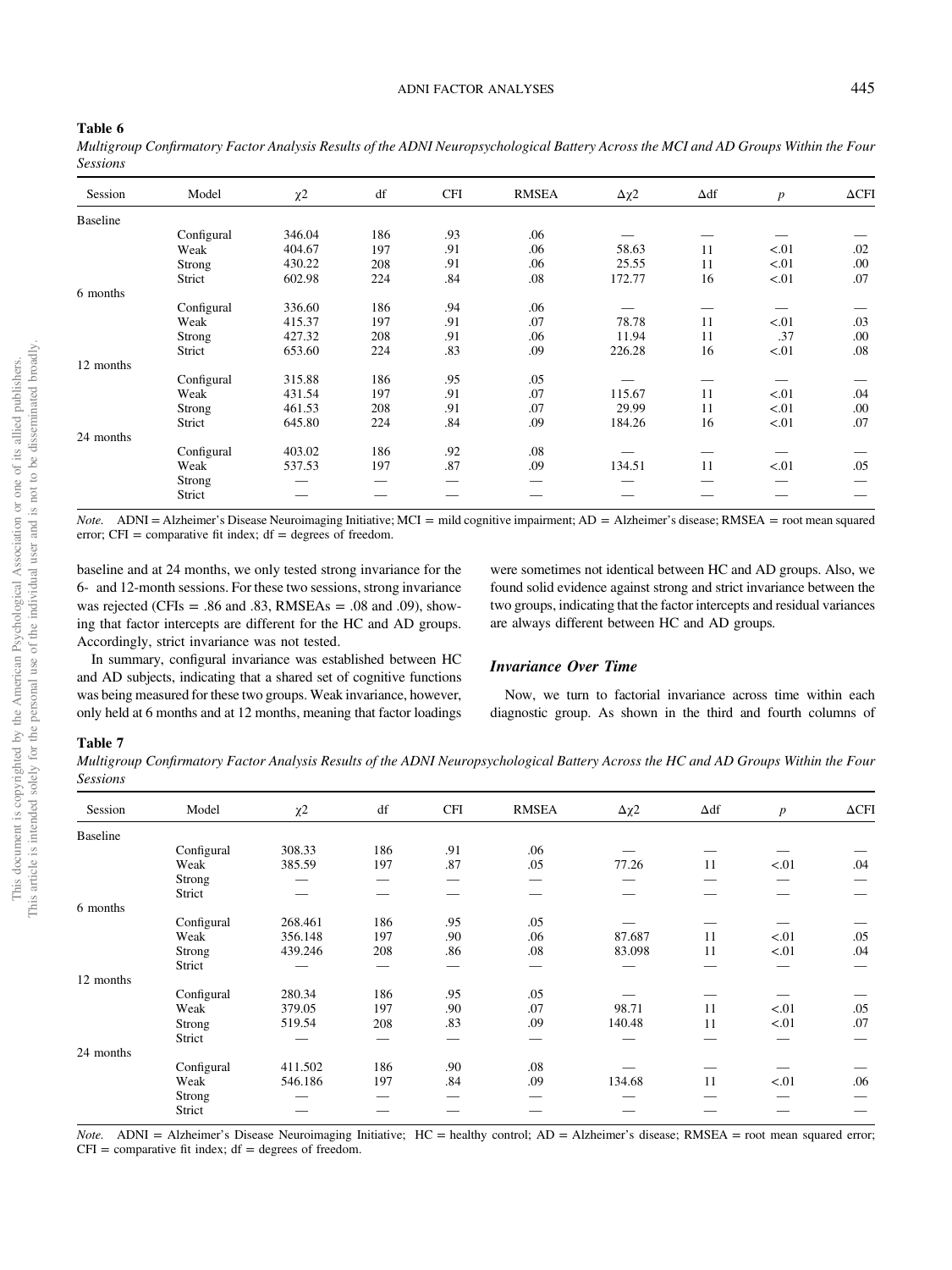#### <span id="page-12-0"></span>Table 8

| Multigroup Confirmatory Factor Analysis Results of the ADNI Neuropsychological Battery Across the Four Sessions Within the Three |  |  |  |  |
|----------------------------------------------------------------------------------------------------------------------------------|--|--|--|--|
| Diagnostic Groups                                                                                                                |  |  |  |  |

| Session | Model      | $\chi^2$ | df  | <b>CFI</b> | <b>RMSEA</b> | $\Delta \chi^2$ | $\Delta df$ | $\boldsymbol{p}$ | $\triangle$ CFI |
|---------|------------|----------|-----|------------|--------------|-----------------|-------------|------------------|-----------------|
| HC      |            |          |     |            |              |                 |             |                  |                 |
|         | Configural | 521.30   | 372 | .93        | .05          |                 |             |                  |                 |
|         | Weak       | 586.55   | 405 | .92        | .05          | 65.25           | 33.00       | < 01             | .02             |
|         | Strong     | 663.17   | 438 | .90        | .05          | 76.61           | 33.00       | < 01             | .02             |
|         | Strict     | 790.61   | 486 | .86        | .06          | 127.44          | 48.00       | < 01             | .04             |
| MCI     |            |          |     |            |              |                 |             |                  |                 |
|         | Configural | 654.20   | 372 | .95        | .05          |                 |             |                  |                 |
|         | Weak       | 696.63   | 405 | .95        | .05          | 42.43           | 33.00       | .13              | .00             |
|         | Strong     | 768.19   | 438 | .94        | .05          | 71.57           | 33.00       | < 01             | .01             |
|         | Strict     | 857.35   | 486 | .93        | .05          | 89.15           | 48.00       | < 01             | .01             |
| AD      |            |          |     |            |              |                 |             |                  |                 |
|         | Configural | 747.34   | 372 | .92        | .07          |                 |             |                  |                 |
|         | Weak       | 813.83   | 405 | .92        | .07          | 66.50           | 33.00       | < 01             | .01             |
|         | Strong     | 863.03   | 438 | .91        | .07          | 49.20           | 33.00       | .03              | .00             |
|         | Strict     | 967.17   | 486 | .90        | .07          | 104.13          | 48.00       | < 01             | .01             |

Note. ADNI = Alzheimer's Disease Neuroimaging Initiative; RMSEA = root mean squared error; CFI = comparative fit index; df = degrees of freedom;  $HC =$  healthy control;  $MCI =$  mild cognitive impairment;  $AD =$  Alzheimer's disease.

Table 8, in all of the diagnostic groups, the CFIs and RMSEAs are within an acceptable range for configural invariance (CFIs  $\geq$  .92, RMSEAs  $\leq$  .07), weak invariance (CFIs  $\geq$  .92, RMSEAs  $\leq$  .07) and strong invariance (CFIs  $\ge$  .90, RMSEAs  $\le$  .07). Therefore, the number of factors, factor loadings, and factor intercepts remained stable across the 2-year interval, and this is true in all of the three diagnostic groups. However, strict invariance was satisfied in the MCI (CFI = .93, RMSEA = .05) and AD groups (CFI = .90, RMSEA =  $.07$ ), but not in the HC group (CFI = .86,  $RMSEA = .06$ ). This means that while the residual variances are longitudinally invariant in the MCI and AD groups, they vary across sessions in the HC group.

## Discussion

In this article, we used both exploratory (EFA) and confirmatory (CFA) factor analysis to evaluate factorial invariance for the ADNI neuropsychological battery, for three diagnostic groups (HC, MCI, AD) across 2 years of repeated assessments. With the exploratory analyses, the results converged on a five-factor model (memory, visuospatial processing, attention, language, executive function), which is consistent with an *a priori* conception that was proposed for the ADNI baseline data ([Johnson et al., 2012;](#page-15-0) [Park et al., 2012\)](#page-15-0). With the confirmatory analyses, we established that after a minor modification, the five-factor model fit the data of each diagnostic group well within each session. When factorial invariance tests of this model were conducted, we found that although configural invariance always held across the three diagnostic groups, weak and strong invariance were only established between the HC and MCI groups for all four sessions and between the MCI and AD groups for the first three sessions. Weak invariance held only for certain sessions between the HC and AD groups, but strong invariance between the two groups was rejected in all sessions. Strict invariance was always rejected, across all groups in all sessions. In addition, we found that the factor structure remained stable across the 2-year testing interval; specifically, configural, weak, strong, and strict invariance were all satisfied,

except for strict invariance in the HC group. A summary of the factorial invariance test results is presented in [Table 9.](#page-13-0)

In the initial EFAs, the five-factor model always held for the HC data, whereas a four-factor model held in most sessions for the MCI and AD groups. The four-factor model differs from the five-model only in that it combines two of the factors of the latter model (visuospatial processing and executive functions). This combined factor is reasonable, considering the close associations that have been reported between these two cognitive domains (e.g., [Libon](#page-15-0) [et al., 1994;](#page-15-0) [Miyake et al., 2001\)](#page-15-0). After comparing the two models with single group CFAs, we concluded that the five-factor model yielded the best overall fit (see [Table 4](#page-10-0)).

Next, the MG-CFAs showed that configural invariance held between the HC, MCI, and AD groups in each testing session, establishing that all three groups' neuropsychological performance was captured by the same five-factor structure. Therefore, we can conclude that the ADNI battery measures the same five cognitive abilities in all three diagnostic groups. Weak invariance was consistently established between the HC and MCI groups, but not always established between the MCI and AD groups or between the HC and AD groups. Statistically, weak invariance means that when test scores are regressed on their common factors, the regression slopes (factor loadings) are the same between the groups that are being compared. Because weak invariance is a precondition for comparing factor variances and covariances between groups, rejection of weak invariance threatens the soundness of between-group comparisons in correlation-based or criterion-based validity ([Meredith & Teresi,](#page-15-0) [2006](#page-15-0); [Tuokko et al., 2009](#page-16-0)). The two most common examples are convergent and discriminant validity. In the current context, convergent validity measures whether neuropsychological instruments that are supposed to tap the same cognitive domain are in fact highly correlated, which is supported when the instruments all load highly on the corresponding factor. Discriminant validity measures whether instruments that are intended to measure distinct cognitive domains are not highly correlated, which is supported when the instruments load on different factors. As weak invariance was absent between the MCI and AD groups at 24 months, and between the HC and AD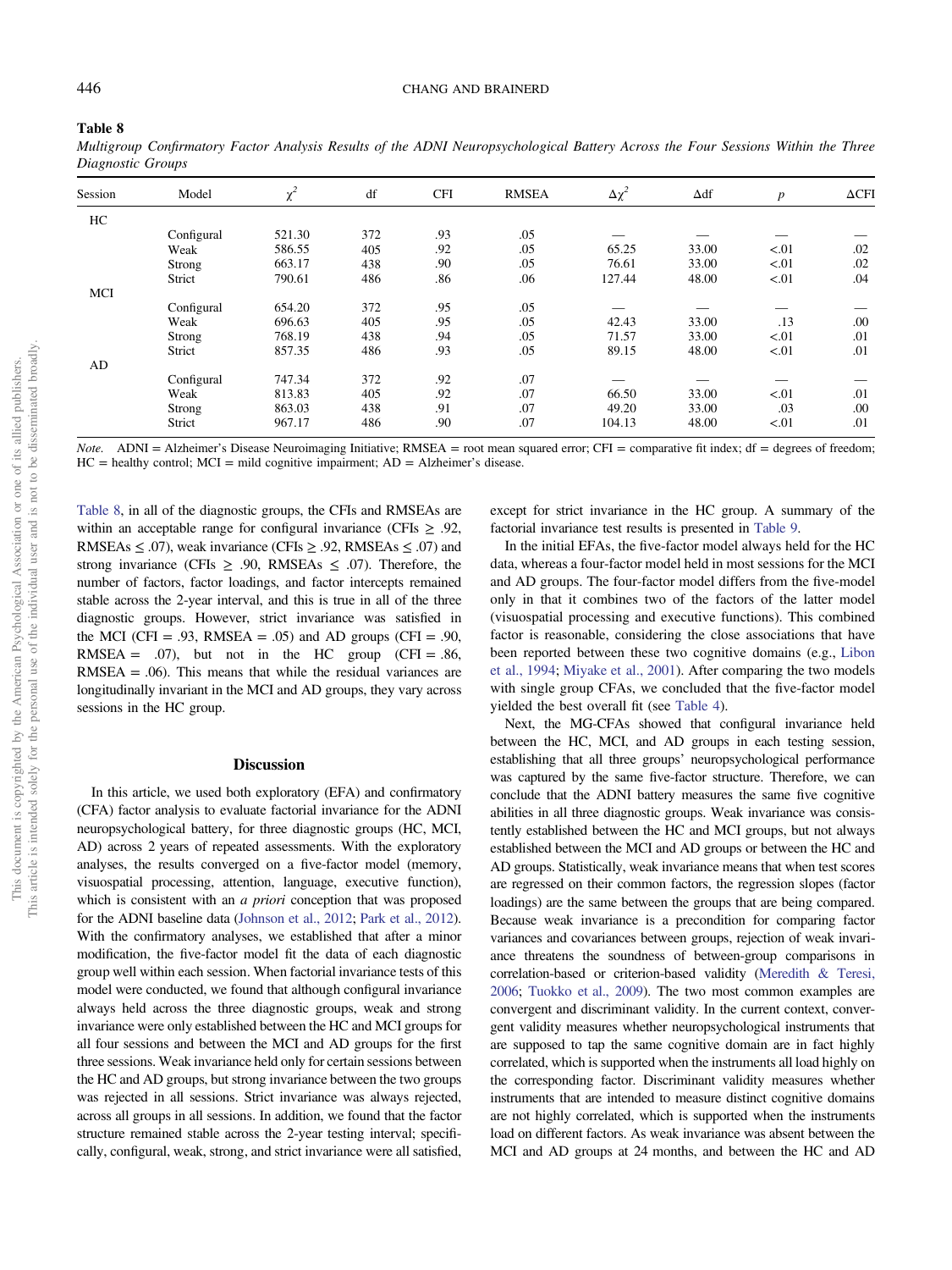<span id="page-13-0"></span>Table 9 Summary of Multigroup Confirmatory Analysis Results

| Types of invariance                  | Levels of invariance supported   |
|--------------------------------------|----------------------------------|
| Between-group invariance             |                                  |
| $HC$ versus $MCI - baseline$         | Configural, weak, strong         |
| $HC$ versus $MCI - 6$ months         | Configural, weak, strong         |
| $HC$ versus $MCI - 12$ months        | Configural, weak, strong         |
| $HC$ versus $MCI - 24$ months        | Configural, weak, strong         |
| $MCI$ versus $AD -$ baseline         | Configural, weak, strong         |
| MCI versus $AD - 6$ months           | Configural, weak, strong         |
| MCI versus $AD - 12$ months          | Configural, weak, strong         |
| MCI versus $AD - 24$ months          | Configural                       |
| $HC$ versus $AD -$ baseline          | Configural                       |
| $HC$ versus $AD - 6$ months          | Configural, weak                 |
| $HC$ versus $AD - 12$ months         | Configural, weak                 |
| $HC$ versus $AD - 24$ months         | Configural                       |
| Within-group longitudinal invariance |                                  |
| HC.                                  | Configural, weak, strong         |
| MCI                                  | Configural, weak, strong, strict |
| AD                                   | Configural, weak, strong, strict |

*Note.*  $HC = \text{healthy}$  control;  $MCI = \text{mild}$  cognitive impairment; AD = Alzheimer's disease.

groups at baseline and 24 months, it is statistically inappropriate to compare convergent or discriminant validity between diagnostic groups in these particular sessions of the ADNI dataset.

In addition, although strong invariance was consistently observed between the HC and MCI groups and between the MCI and AD groups in three of the four sessions, it was never observed between the HC and AD groups. Statistically, the failure to establish strong invariance shows that the factor intercepts are not identical between groups ([Beaujean, 2014](#page-14-0); [Brown, 2015\)](#page-14-0). Consequently, the groups' average scores on particular instruments are not equal when factor scores are 0. Thus, even with the same factor-test regression slope across groups, the same test score will still be calibrated to different factor scores. Therefore, it is statistically inappropriate to compare factor scores between MCI and AD groups during one of the sessions (24 months) or between HC and AD groups in any session. This is an important limitation considering that some researchers have argued for the discriminant or predictive power of factor scores [\(Chapman](#page-14-0) [et al., 2010](#page-14-0); [Giraldo et al., 2017\)](#page-14-0). Apart from factor scores, another common practice for comparing group means is to calculate group differences in composite scores. However, it is often overlooked that it is only justifiable to compare composite scores when observed means are equally calibrated to latent means across groups, which requires equal factor loadings and intercepts [\(Steinmetz, 2013\)](#page-16-0). Therefore, if strong invariance is rejected between HC and AD groups and sometimes between MCI and AD groups, this may threaten the legitimacy of findings based on between-group comparisons in composite scores for the ADNI battery.

The picture for between-session factorial invariance is quite different. In all three groups, the five-factor structure was stable across the four sessions, satisfying all four levels of invariance, with only a minor departure from the strict invariance criterion in the HC group. Thus, within each diagnostic group, the factor configuration, factor loadings, and factor intercepts were all longitudinally invariant, and thus, convergent and divergent validity, test scores, and the means of factor scores can all be directly compared between sessions. This is especially meaningful when it comes to tracking longitudinal changes in cognitive functions. For instance, in longitudinal research, the latent growth model (LGM) is a commonly used statistical method that measures both group-level growth and individual differences in growth. However, the use of this method is only warranted when weak and strong invariance are established longitudinally ([Ferrer et al., 2008](#page-14-0); [Vandenberg & Lance, 2000\)](#page-16-0). Because we found that both weak and strong invariance held across a 2-year span within each ADNI diagnostic group, LGM would be an ideal tool to analyze longitudinal patterns of the ADNI data within single diagnostic groups.

Overall, the EFA and MG-CFA results agree on two key points: Factor structures are invariant across testing sessions but not across diagnostic groups. There is a slight discrepancy between the EFAs and CFAs with respect to the number of factors per diagnostic group. EFAs suggest a five-factor structure for the HC group and a four-factor structure for the MCI and AD groups, but the MG-CFAs showed that a five-factor structure held across the three diagnostic groups (configural invariance). Such a discrepancy is not surprising, considering that the number of factors is specified a priori in CFA, but it is based on both statistical criteria (eigenvalues, scree plots, and parallel analysis) and theoretical criteria (e.g., parsimony, interpretation) in EFA.

It is worth mentioning that the current findings are broadly consistent with [Park et al. \(2012\)](#page-15-0). Those authors analyzed the baseline ADNI data and established all four levels of invariance between two subject groups: less versus more functionally impaired subjects. Here, the points of disagreement between our results and Park et al.'s are most likely due to differences in the subject groups that were compared. Our subject groups reflected clinical diagnoses, whereas Park et al. performed a median split on the CDR-SOB (sum of scores) and divided the total ADNI sample into less and more impaired groups. They argued that this avoided circularity that would be inherent in using the ADNI neuropsychological battery to form diagnostic groups as well as to conduct factor analyses. However, we thought it was advisable to use the clinical diagnoses for group classification for three reasons.

First, to our minds, there is no circularity problem because the battery test scores are not the only basis for ADNI diagnoses. Clinicians based those diagnoses on multiple sources of information, which included medical histories, genetic data, plasma and serum biomarkers, MRI data, and neuropsychological battery test scores. However, only the battery test scores figured in our factor analyses. Second, if the use of the clinical diagnoses to form comparison groups creates a circularity problem, it is unclear how using CDR scores to form comparison groups avoids that problem. That is because different CDR cutoffs were used for different diagnostic group in the ADNI screening procedure (see the Method section), making CDR scores one of the determinants of diagnostic group membership. From a psychometric point of view, relying on CDR scores would simply be a less reliable method of forming comparison groups than relying on the diagnoses. Third, the median split method has often been criticized for reducing statistical power and increasing Type II error (e.g., [McClelland et al., 2015](#page-15-0); [Rucker et al., 2015\)](#page-16-0), which we hope to avoid. More importantly, median splits will inevitably increase within-group heterogeneity by mixing subjects who differ in severity of cognitive impairment. Thus, establishing factorial invariance between groups that have been formed using median splits, even if psychometrically acceptable, is less clinically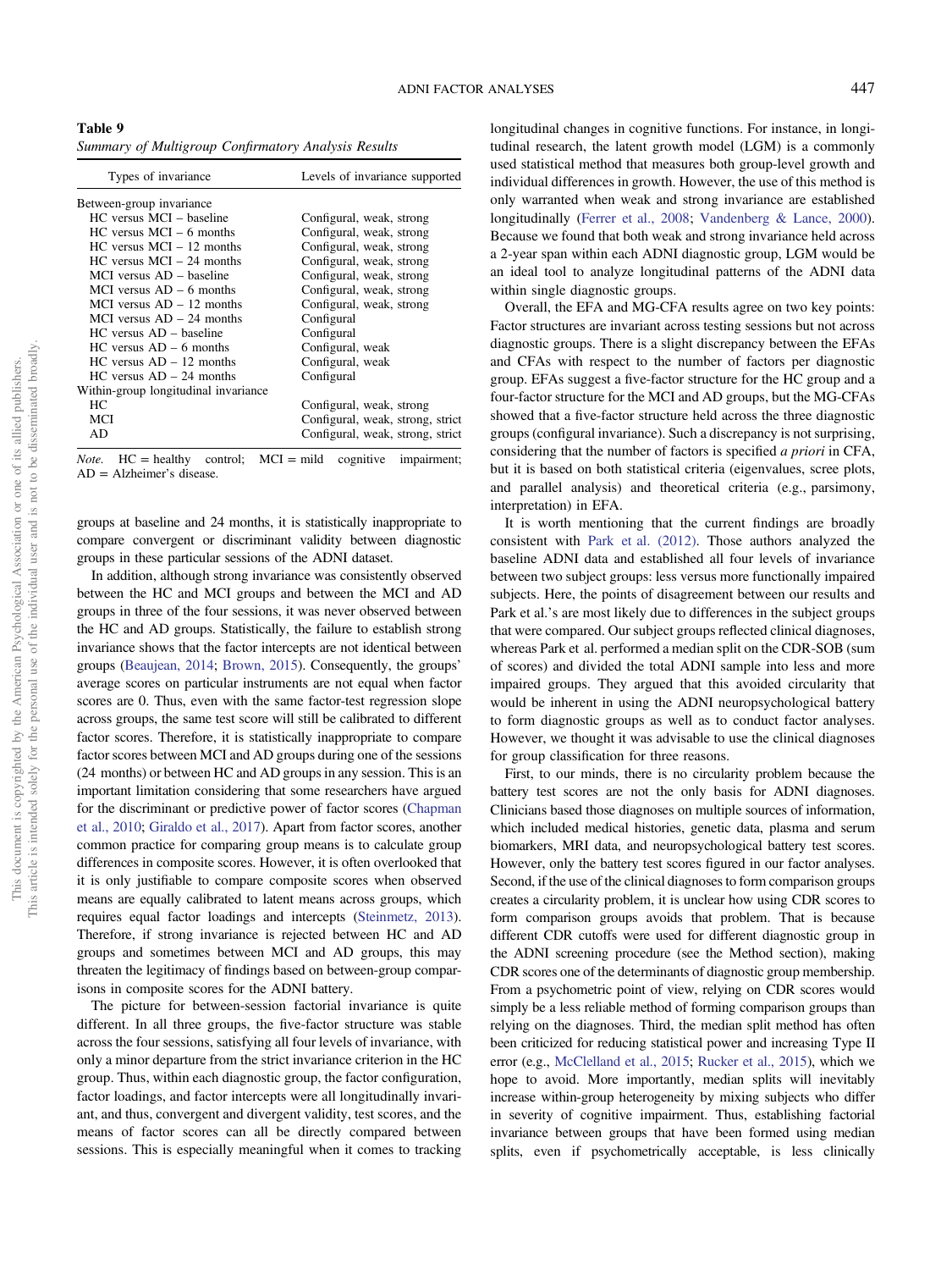<span id="page-14-0"></span>meaningful. This is a rather important consideration, as clinical application is a core motivation of ADNI research (e.g., [Johnson](#page-15-0) [et al., 2012](#page-15-0)).

Last, we should acknowledge that our sample size is smaller than some of the prior studies that examined factorial invariance in aging and dementia (e.g., [Hayden et al., 2011;](#page-15-0) [Siedlecki et al., 2008\)](#page-16-0). Currently, there are still debates about what sample size is ideal for factor analyses ([Kline, 2005;](#page-15-0) [Maccallum et al., 1999;](#page-15-0) [Wolf et al.,](#page-16-0) [2013\)](#page-16-0). In empirical research, the most frequently quoted rule of thumb is a minimum sample size of 100 or 200 (Boomsma, 1982, 1985) and 10 observations per variable [\(Nunnally, 1994](#page-15-0)). Our sample satisfies such requirements. Meanwhile, we only included variables with KMO > .5 in our analyses, which ensures sampling adequacy. For these reasons, sample size should not be a threat to the validity of our results.

## Conclusion

For the three ADNI diagnostic groups, we established configural invariance and found some support for weak invaraince across these groups. This suggests that the tests in the ADNI neuropsychological battery tap the same cognitive functions in all of these groups. At a more fine-grained level, however, the failure to establish strong and strict invariance argues for caution in making between-group inferences about cognitive functions based on group differences in test scores or factor scores. Without these forms of invariance, the quantitative relation between scores on the individual tests and true scores of the cognitive functions that they measure may not be the same for different diagnostic groups. In addition, we established configural, weak, and strong invariance across the 2 year testing interval, for each diagnostic group. This is particularly important when it comes to interpreting longitudinal changes in test scores within each diagnostic group. It shows that betweensession declines in test scores are due to changes in the underlying cognitive functions, rather than to a change in what the tests measure.

#### References

- Alzheimer's Association. (2020). 2020 Alzheimer's disease facts and figures. Alzheimer's & Dementia, 16(3), 391–460. [https://doi.org/10](https://doi.org/10.1002/alz.12068) [.1002/alz.12068](https://doi.org/10.1002/alz.12068)
- Bartlett, M. S. (1950). Tests of significance in factor analysis. British Journal of Statistical Psychology, 3(2), 77–85. [https://doi.org/10.1111/j.2044-](https://doi.org/10.1111/j.2044-8317.1950.tb00285.x) [8317.1950.tb00285.x](https://doi.org/10.1111/j.2044-8317.1950.tb00285.x)
- Beaujean, A. A. (2014). Latent variable modeling using R: A step-by-step guide. Routledge.
- Boomsma, A. (1982). The robustness of LISREL against small sample sizes in factor analysis models. In K. G. Joreskog & H. Wold (Eds.), Systems under indirect observation: Causality, structure, prediction: Vol. Part I (pp. 149–173). North-Holland.
- Boomsma, A. (1985). Nonconvergence, improper solutions, and starting values in lisrel maximum likelihood estimation. Psychometrika, 50(2), 229–242. <https://doi.org/10.1007/BF02294248>
- Brainerd, C. J., Reyna, V. F., Gomes, C. F. A., Kenney, A. E., Gross, C. J., Taub, E. S., Spreng, R. N., & Alzheimer's Disease Neuroimaging Initiative. (2014). Dual-retrieval models and neurocognitive impairment. Journal of Experimental Psychology: Learning, Memory, and Cognition, 40(1), 41–65. <https://doi.org/10.1037/a0034057>
- Brown, T. A. (2015). Confirmatory factor analysis for applied research. Guilford Press.
- Browne, M., & Cudek, R. (1993). Alternative ways of assessing model fit. In K. Bollen & J. Long (Eds.), Testing Structural Equation Models (pp. 136– 162). Sage Publications.
- Cattell, R. B., & Vogelmann, S. (1977). A comprehensive trial of the scree and KG criteria for determining the number of factors. Multivariate Behavioral Research, 12(3), 289–325. [https://doi.org/10.1207/](https://doi.org/10.1207/s15327906mbr1203_2) [s15327906mbr1203\\_2](https://doi.org/10.1207/s15327906mbr1203_2)
- Chapman, R. M., Mapstone, M., Porsteinsson, A. P., Gardner, M. N., McCrary, J. W., DeGrush, E., Reilly, L. A., Sandoval, T. C., & Guillily, M. D. (2010). Diagnosis of Alzheimer's Disease using neuropsychological testing improved by multivariate analyses. Journal of Clinical and Experimental Neuropsychology, 32(8), 793–808. <https://doi.org/10.1080/13803390903540315>
- Cheung, G. W., & Rensvold, R. B. (2002). Evaluating goodness-of-fit indexes for testing measurement invariance. Structural Equation Modeling, 9(2), 233–255. [https://doi.org/10.1207/S15328007SEM0902\\_5](https://doi.org/10.1207/S15328007SEM0902_5)
- Costello, A. B., & Osborne, J. W. (2005). Best practices in exploratory factor analysis: Four recommendations for getting the most from your analysis. Exploratory Factor Analysis, 10(7), 1–9. [https://doi.org/10](https://doi.org/10.7275/jyj1-4868) [.7275/jyj1-4868](https://doi.org/10.7275/jyj1-4868)
- Crane, P. K., Carle, A., Gibbons, L. E., Insel, P., Mackin, R. S., Gross, A., Jones, R. N., Mukherjee, S., Curtis, M. S., Harvey, D., Weiner, M., & Mungas, D. (2012). Development and assessment of a composite score for memory in the Alzheimer's Disease Neuroimaging Initiative (ADNI). Brain Imaging and Behavior, 6(4), 502–516. [https://doi.org/10.1007/](https://doi.org/10.1007/s11682-012-9186-z) [s11682-012-9186-z](https://doi.org/10.1007/s11682-012-9186-z)
- Cudeck, R., & MacCallum, R. C. (Eds.). (2007). Factor analysis at 100: Historical developments and future directions. Erlbaum.
- de Frias, C. M., & Dixon, R. A. (2005). Confirmatory factor structure and measurement invariance of the Memory Compensation Questionnaire. Psychological Assessment, 17(2), 168–178. [https://doi.org/10.1037/1040-](https://doi.org/10.1037/1040-3590.17.2.168) [3590.17.2.168](https://doi.org/10.1037/1040-3590.17.2.168)
- Delis, D. C., Jacobson, M., Bondi, M. W., Hamilton, J. M., & Salmon, D. P. (2003). The myth of testing construct validity using factor analysis or correlations with normal or mixed clinical populations: Lessons from memory assessment. Journal of the International Neuropsychological Society, 9(6), 936–946. <https://doi.org/10.1017/S1355617703960139>
- Dowling, N. M., Hermann, B., La Rue, A., & Sager, M. A. (2010). Latent structure and factorial invariance of a neuropsychological test battery for the study of preclinical Alzheimer's disease. Neuropsychology, 24(6), 742–756. <https://doi.org/10.1037/a0020176>
- Ferrer, E., Balluerka, N., & Widaman, K. F. (2008). Factorial invariance and the specification of second-order latent growth models. Methodology: European Journal of Research Methods for the Behavioral and Social Sciences, 4(1), 22–36. <https://doi.org/10.1027/1614-2241.4.1.22>
- Flores, I., Casaletto, K. B., Marquine, M. J., Umlauf, A., Moore, D. J., Mungas, D., Gershon, R. C., Beaumont, J. L., & Heaton, R. K. (2017). Performance of Hispanics and Non-Hispanic Whites on the NIH Toolbox Cognition Battery: The roles of ethnicity and language backgrounds. The Clinical Neuropsychologist, 31(4), 783–797. [https://doi.org/10.1080/](https://doi.org/10.1080/13854046.2016.1276216) [13854046.2016.1276216](https://doi.org/10.1080/13854046.2016.1276216)
- Gibbons, L. E., Carle, A. C., Mackin, R. S., Harvey, D., Mukherjee, S., Insel, P., Curtis, S. M., Mungas, D., & Crane, P. K. (2012). A composite score for executive functioning, validated in Alzheimer's Disease Neuroimaging Initiative (ADNI) participants with baseline mild cognitive impairment. Brain Imaging and Behavior, 6(4), 517–527. [https://doi.org/10.1007/](https://doi.org/10.1007/s11682-012-9176-1) [s11682-012-9176-1](https://doi.org/10.1007/s11682-012-9176-1)
- Giraldo, D. L., Sijbers, J., & Romero, E. (2017). Quantifying cognition and behavior in normal aging, mild cognitive impairment, and Alzheimer's disease. 13th International Conference on Medical Information Processing and Analysis, 10572, Article 105720H. <https://doi.org/10.1117/12.2287036>
- Goodglass, H., Kaplan, E., & Weintraub, S. (1983). Boston naming test. Lea & Febiger.
- Gustafsson, J. E., & Stahl, P. A. (2005). STREAMS 3.0 User's Guide. MultivariateWare.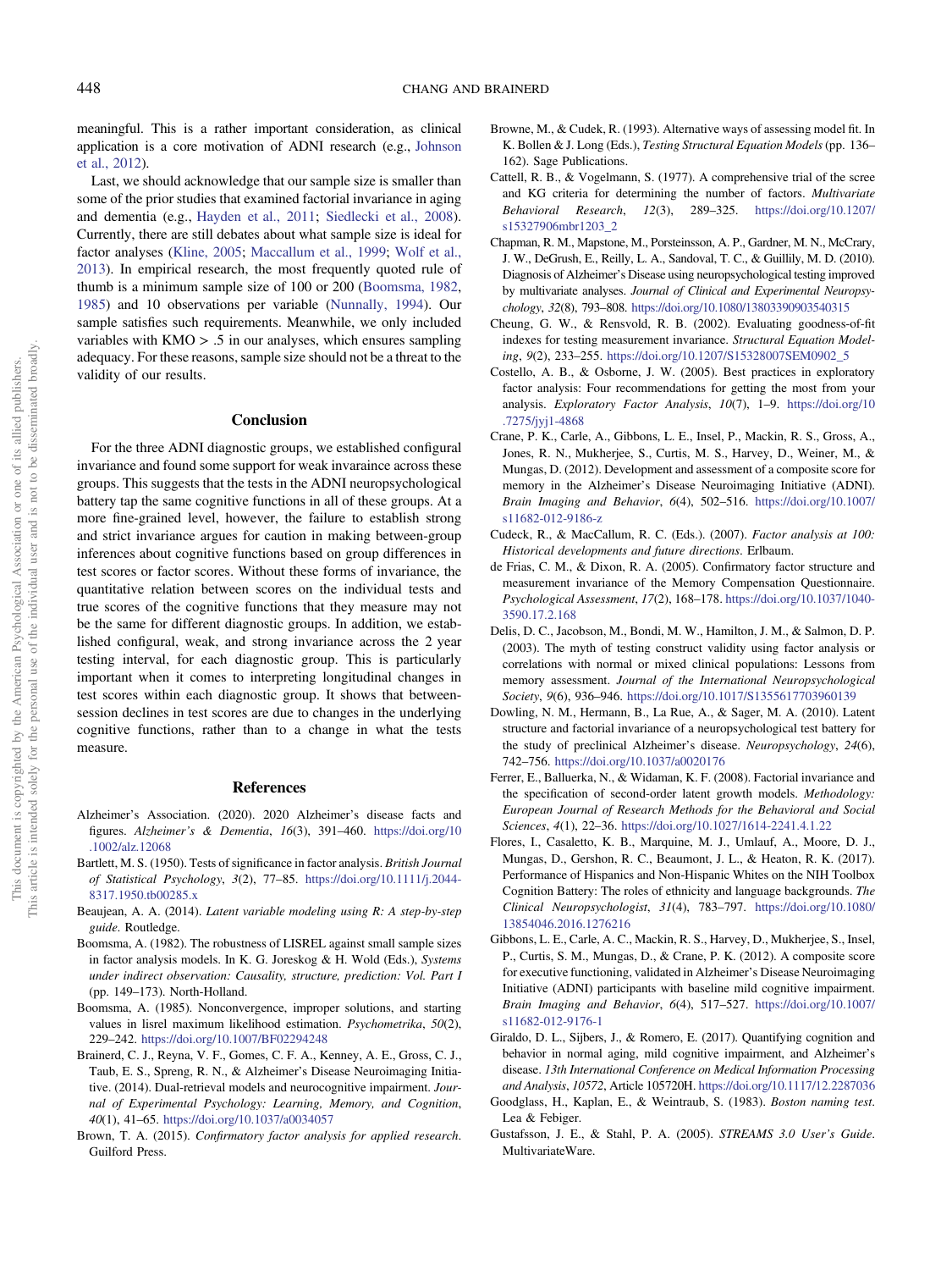- <span id="page-15-0"></span>Harrison, J. E., Buxton, P., Husain, M., & Wise, R. (2000). Short test of semantic and phonological fluency: Normal performance, validity and test-retest reliability. British Journal of Clinical Psychology, 39(2), 181–191.
- Hayden, K. M., Jones, R. N., Zimmer, C., Plassman, B. L., Browndyke, J. N., Pieper, C., Warren, L. H., & Welsh-Bohmer, K. A. (2011). Factor structure of the National Alzheimer's Coordinating Centers Uniform Dataset Neuropsychological Battery: An evaluation of invariance between and within groups over time. Alzheimer Disease and Associated Disorders, 25(2), 128–137. <https://doi.org/10.1097/WAD.0b013e3181ffa76d>
- Heywood, H. B. (1931). On finite sequences of real numbers. Proceedings of the Royal Society of London. Series A, Containing Papers of a Mathematical and Physical Character, 134(824), 486–501. [https://doi.org/10](https://doi.org/10.1098/rspa.1931.0209) [.1098/rspa.1931.0209](https://doi.org/10.1098/rspa.1931.0209)
- Hirschfeld, G., & von Brachel, R. (2014). Multiple-Group confirmatory factor analysis in R—A tutorial in measurement invariance with continuous and ordinal indicators. Practical Assessment, Research & Evaluation, 19(7), 1–11. <https://doi.org/10.7275/qazy-2946>
- Horn, J. L. (1965). A rationale and test for the number of factors in factor analysis. Psychometrika, 30(2), 179–185. [https://doi.org/10.1007/](https://doi.org/10.1007/BF02289447) [BF02289447](https://doi.org/10.1007/BF02289447)
- Hu, L., & Bentler, P. M. (1998). Fit indices in covariance structure modeling: Sensitivity to underparameterized model misspecification. Psychological Methods, 3(4), 424–453.
- Hu, L., & Bentler, P. M. (1999). Cutoff criteria for fit indexes in covariance structure analysis: Conventional criteria versus new alternatives. Structural Equation Modeling, 6(1), 1–55. [https://doi.org/10.1080/](https://doi.org/10.1080/10705519909540118) [10705519909540118](https://doi.org/10.1080/10705519909540118)
- Iacobucci, D. (2010). Structural equations modeling: Fit Indices, sample size, and advanced topics. Journal of Consumer Psychology, 20(1), 90–98. <https://doi.org/10.1016/j.jcps.2009.09.003>
- Johnson, D. K., Storandt, M., Morris, J. C., Langford, Z. D., & Galvin, J. E. (2008). Cognitive profiles in dementia: Alzheimer disease versus healthy brain aging. Neurology, 71(22), 1783–1789. [https://doi.org/10.1212/01](https://doi.org/10.1212/01.wnl.0000335972.35970.70) [.wnl.0000335972.35970.70](https://doi.org/10.1212/01.wnl.0000335972.35970.70)
- Johnson, J. K., Gross, A. L., Pa, J., McLaren, D. G., Park, L. Q., & Manly, J. J. (2012). Longitudinal change in neuropsychological performance using latent growth models: A study of mild cognitive impairment. Brain Imaging and Behavior, 6(4), 540–550. [https://doi.org/10.1007/s11682-](https://doi.org/10.1007/s11682-012-9161-8) [012-9161-8](https://doi.org/10.1007/s11682-012-9161-8)
- Jones, S. N., & Ayers, C. R. (2006). Psychometric properties and factor structure of an expanded CERAD neuropsychological battery in an elderly VA sample. Archives of Clinical Neuropsychology, 21(4), 359–365. <https://doi.org/10.1016/j.acn.2006.03.004>
- Jöreskog, K. G., & Sörbom, D. (1993). LISREL 8: Structural equation modeling with the SIMPLIS command language. Scientific Software International.
- Kaiser, H. F. (1958). The varimax criterion for analytic rotation in factor analysis. Psychometrika, 23(3), 187–200. [https://doi.org/10.1007/](https://doi.org/10.1007/BF02289233) [BF02289233](https://doi.org/10.1007/BF02289233)
- Kaiser, H. F. (1970). A second generation little jiffy. Psychometrika, 35(4), 401–415. <https://doi.org/10.1007/BF02291817>
- Kaiser, H. F., & Rice, J. (1974). Little jiffy, mark IV. Educational and Psychological Measurement, 34(1), 111–117.
- Kanne, S. M., Balota, D. A., Storandt, M., McKeel, D. W., & Morris, J. C. (1998). Relating anatomy to function in Alzheimer's disease: Neuropsychological profiles predict regional neuropathology 5 years later. Neurology, 50(4), 979–985. <https://doi.org/10.1212/WNL.50.4.979>
- Kline, T. J. (2005). Psychological testing: A practical approach to design and evaluation. Sage Publications.
- Libon, D. J., Glosser, G., Malamut, B. L., Kaplan, E., Goldberg, E., Swenson, R., & Prouty Sands, L. (1994). Age, executive functions, and visuospatial functioning in healthy older adults. Neuropsychology, 8(1), 38–43. <https://doi.org/10.1037/0894-4105.8.1.38>
- Lindeman, R. H. (1980). Introduction to bivariate and multivariate analysis. Scott Foresman.
- Loehlin, J. C., & Beaujean, A. A. (2016). Latent variable models: An introduction to factor, path, and structural equation analysis. Taylor & Francis.
- MacCallum, R. C., Widaman, K. F., Zhang, S., Hong, S., Maccallum, R. C., Zhang, S., & Hong, S. (1999). Sample size in factor analysis. Psychological Methods, 4(1), 84–99. [https://doi.org/10.1037/1082-](https://doi.org/10.1037/1082-989X.4.1.84) [989X.4.1.84](https://doi.org/10.1037/1082-989X.4.1.84)
- McClelland, G. H., Lynch, J. G., Jr., Irwin, J. R., Spiller, S. A., & Fitzsimons, G. J. (2015). Median splits, Type II errors, and false–positive consumer psychology: Don't fight the power. Journal of Consumer Psychology, 25(4), 679–689. <https://doi.org/10.1016/j.jcps.2015.05.006>
- Meredith, W., & Teresi, J. A. (2006). An essay on measurement and factorial invariance. [JSTOR.]. Medical Care, 44(11), S69-S77.
- Mitchell, M. B., Shaughnessy, L. W., Shirk, S. D., Yang, F. M., & Atri, A. (2012). Neuropsychological test performance and cognitive reserve in healthy aging and the Alzheimer's Disease spectrum: A theoretically-driven factor analysis. Journal of the International Neuropsychological Society, 18(6), 1071–1080. [https://doi.org/10.1017/](https://doi.org/10.1017/S1355617712000859) [S1355617712000859](https://doi.org/10.1017/S1355617712000859)
- Miyake, A., Friedman, N. P., Rettinger, D. A., Shah, P., & Hegarty, M. (2001). How are visuospatial working memory, executive functioning, and spatial abilities related? A latent-variable analysis. Journal of Experimental Psychology: General, 130(4), 621–640. [https://doi.org/10.1037/0096-](https://doi.org/10.1037/0096-3445.130.4.621) [3445.130.4.621](https://doi.org/10.1037/0096-3445.130.4.621)
- Morris, J. C. (1993). The Clinical Dementia Rating (CDR): Current version and scoring rules. Neurology, 43, 2412–2414. [https://doi.org/10.1212/](https://doi.org/10.1212/WNL.43.11.2412-a) [WNL.43.11.2412-a](https://doi.org/10.1212/WNL.43.11.2412-a)
- Mueller, S. G., Weiner, M. W., Thal, L. J., Petersen, R. C., Jack, C., Jagust, W., Trojanowski, J. Q., Toga, A. W., & Beckett, L. (2005a). The Alzheimer's Disease Neuroimaging Initiative. Neuroimaging Clinics of North America, 15(4), 869–877. [https://doi.org/10.1016/j.nic.2005](https://doi.org/10.1016/j.nic.2005.09.008) [.09.008](https://doi.org/10.1016/j.nic.2005.09.008)
- Mueller, S. G., Weiner, M. W., Thal, L. J., Petersen, R. C., Jack, C. R., Jagust, W., Trojanowski, J. Q., Toga, A. W., & Beckett, L. (2005b). Ways toward an early diagnosis in Alzheimer's disease: The Alzheimer's Disease Neuroimaging Initiative (ADNI). Alzheimer's & Dementia, 1(1), 55–66. <https://doi.org/10.1016/j.jalz.2005.06.003>
- Mungas, D., Widaman, K. F., Reed, B. R., & Tomaszewski Farias, S. (2011). Measurement invariance of neuropsychological tests in diverse older persons. Neuropsychology, 25(2), 260–269. [https://doi.org/10.1037/](https://doi.org/10.1037/a0021090) [a0021090](https://doi.org/10.1037/a0021090)
- Nunnally, J. C. (1994). Psychometric theory (3rd ed.). McGraw-Hill.
- Park, L. Q., Gross, A. L., McLaren, D. G., Pa, J., Johnson, J. K., Mitchell, M., Manly, J. J., & Alzheimer's Disease Neuroimaging Initiative. (2012). Confirmatory factor analysis of the ADNI neuropsychological battery. Brain Imaging and Behavior, 6(4), 528–539. [https://doi.org/10.1007/](https://doi.org/10.1007/s11682-012-9190-3) [s11682-012-9190-3](https://doi.org/10.1007/s11682-012-9190-3)
- Pedraza, O., Lucas, J. A., Smith, G. E., Willis, F. B., Graff-Radford, N. R., Ferman, T. J., Petersen, R. C., Bowers, D., & Ivnik, R. J. (2005). Mayo's older African American normative studies: Confirmatory factor analysis of a core battery. Journal of the International Neuropsychological Society, 11(2), 184–191. <https://doi.org/10.1017/S1355617705050204>
- Petersen, R. C. (2004). Mild cognitive impairment as a diagnostic entity. Journal of Internal Medicine, 256(3), 183–194. [https://doi.org/10.1111/j](https://doi.org/10.1111/j.1365-2796.2004.01388.x) [.1365-2796.2004.01388.x](https://doi.org/10.1111/j.1365-2796.2004.01388.x)
- Petersen, R. C. (2011). Mild Cognitive Impairment. New England Journal of Medicine, 364(23), 2227–2234. <https://doi.org/10.1056/NEJMcp0910237>
- Petersen, R. C., Aisen, P. S., Beckett, L. A., Donohue, M. C., Gamst, A. C., Harvey, D. J., Jack, C. R., Jagust, W. J., Shaw, L. M., Toga, A. W., Trojanowski, J. Q., & Weiner, M. W. (2010). Alzheimer's Disease Neuroimaging Initiative (ADNI): Clinical characterization. Neurology, 74(3), 201–209. <https://doi.org/10.1212/WNL.0b013e3181cb3e25>